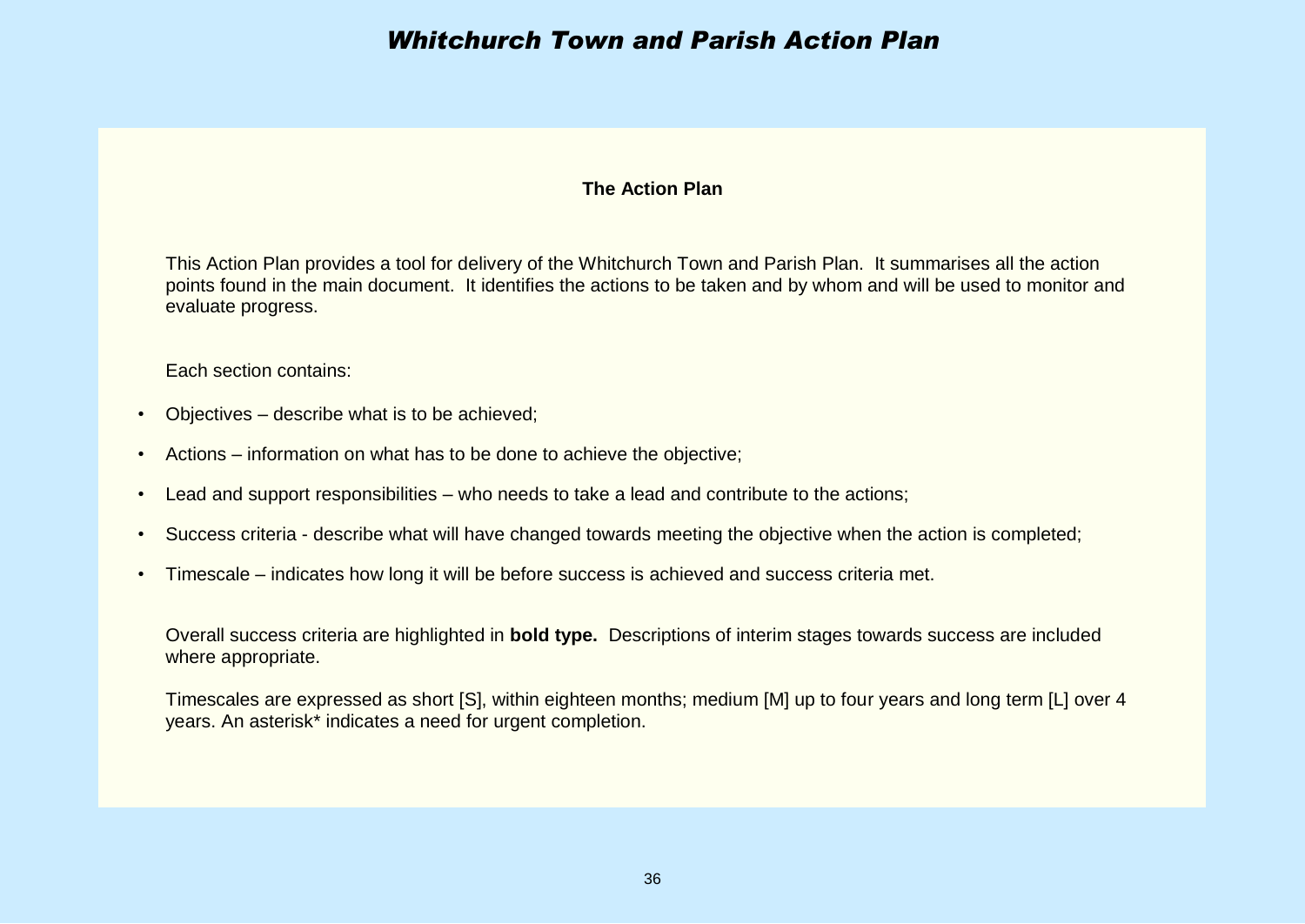| Area of Development: Growth and development of the Town                                                                                                                                                                                                                               |                                                                                                                                                                                                                                                                        | <b>Issue 1: Housing and Growth</b>                                                                                                                                                                                                                                                                                                                                   |                                     |                                                                                                                                                                                                                                                                                                                                                                                                                                                                                                                                 |
|---------------------------------------------------------------------------------------------------------------------------------------------------------------------------------------------------------------------------------------------------------------------------------------|------------------------------------------------------------------------------------------------------------------------------------------------------------------------------------------------------------------------------------------------------------------------|----------------------------------------------------------------------------------------------------------------------------------------------------------------------------------------------------------------------------------------------------------------------------------------------------------------------------------------------------------------------|-------------------------------------|---------------------------------------------------------------------------------------------------------------------------------------------------------------------------------------------------------------------------------------------------------------------------------------------------------------------------------------------------------------------------------------------------------------------------------------------------------------------------------------------------------------------------------|
| <b>Objective</b>                                                                                                                                                                                                                                                                      | <b>Actions</b>                                                                                                                                                                                                                                                         |                                                                                                                                                                                                                                                                                                                                                                      | <b>Lead and support</b><br>agencies | <b>Success criteria and timescale</b>                                                                                                                                                                                                                                                                                                                                                                                                                                                                                           |
| To ensure that<br>future<br>development of<br>the Town meets<br>the housing,                                                                                                                                                                                                          | 1.1<br><b>Town Council</b><br>Initiate and deliver a local vision for the growth<br>and development of the Town to meet housing<br>need, expand employment opportunities and<br>protect the environment. The views of<br>residents should strongly influence planning. |                                                                                                                                                                                                                                                                                                                                                                      |                                     | The Town Council is implementing its local vision for growth<br>and development of the Town. [M]<br>a] A local vision for the growth and development of the town up to<br>2020 has been agreed and published. [S*/M]<br>b] Environmental impact assessments are made locally on all<br>growth and housing developments. [S/M/L]                                                                                                                                                                                                 |
| employment and<br>1.2<br><b>Town Council</b><br>Feed<br>social needs of<br>local community housing priorities,<br>particularly affordable starter homes, into<br>the community<br>Shropshire Council housing planning.<br>while ensuring<br>that local and<br>global<br>environmental |                                                                                                                                                                                                                                                                        | Housing developments in the town meet the needs and<br>aspirations of residents. [M]<br>a] The Town Council makes regular inputs to Shropshire Council<br>at each stage of the implementation of their housing strategy.<br>[S/M/L]<br>b] More affordable starter homes available for local people to<br>purchase and for rent at each stage of development. [S/M/L] |                                     |                                                                                                                                                                                                                                                                                                                                                                                                                                                                                                                                 |
| issues are<br>respected.                                                                                                                                                                                                                                                              | 1.3<br>Provide sufficient sheltered and extra care<br>housing based on local need.                                                                                                                                                                                     | Housing<br>Associations                                                                                                                                                                                                                                                                                                                                              | <b>Shropshire Council</b>           | Any resident requiring sheltered or extra care housing can be<br>accommodated appropriately. [M]<br>As the town grows, local needs reviewed on a regular and on-<br>going basis. [S/M/L]                                                                                                                                                                                                                                                                                                                                        |
|                                                                                                                                                                                                                                                                                       | 1.4<br>Ensure that as the number of homes increases<br>proper provision is made for the additional<br>demands on services and infrastructure made<br>by the increased population.                                                                                      | <b>Town Council</b><br><b>Shropshire Council</b>                                                                                                                                                                                                                                                                                                                     |                                     | Increases in the number of homes are accompanied by<br>appropriate provision of services and infrastructure. [M]<br>a] Assessments of sufficiency of local services and infrastructure<br>have been made to include: school provision; electricity and<br>power supplies; drainage and sewerage; medical and emergency<br>services; transport and employment. [S]<br>b] Before each development is approved, there is evidence of an<br>appropriate increase in services and infrastructure needed by the<br>community. [S/M/L] |
|                                                                                                                                                                                                                                                                                       | 1.5<br>Ensure that residential and other planning<br>takes account of the need to retain open green<br>space and wildlife habitats in Whitchurch.                                                                                                                      | <b>Town Council</b>                                                                                                                                                                                                                                                                                                                                                  | <b>Shropshire Council</b>           | Clear areas of open green land within Whitchurch and up to<br>the bypass remain free from building. [S]                                                                                                                                                                                                                                                                                                                                                                                                                         |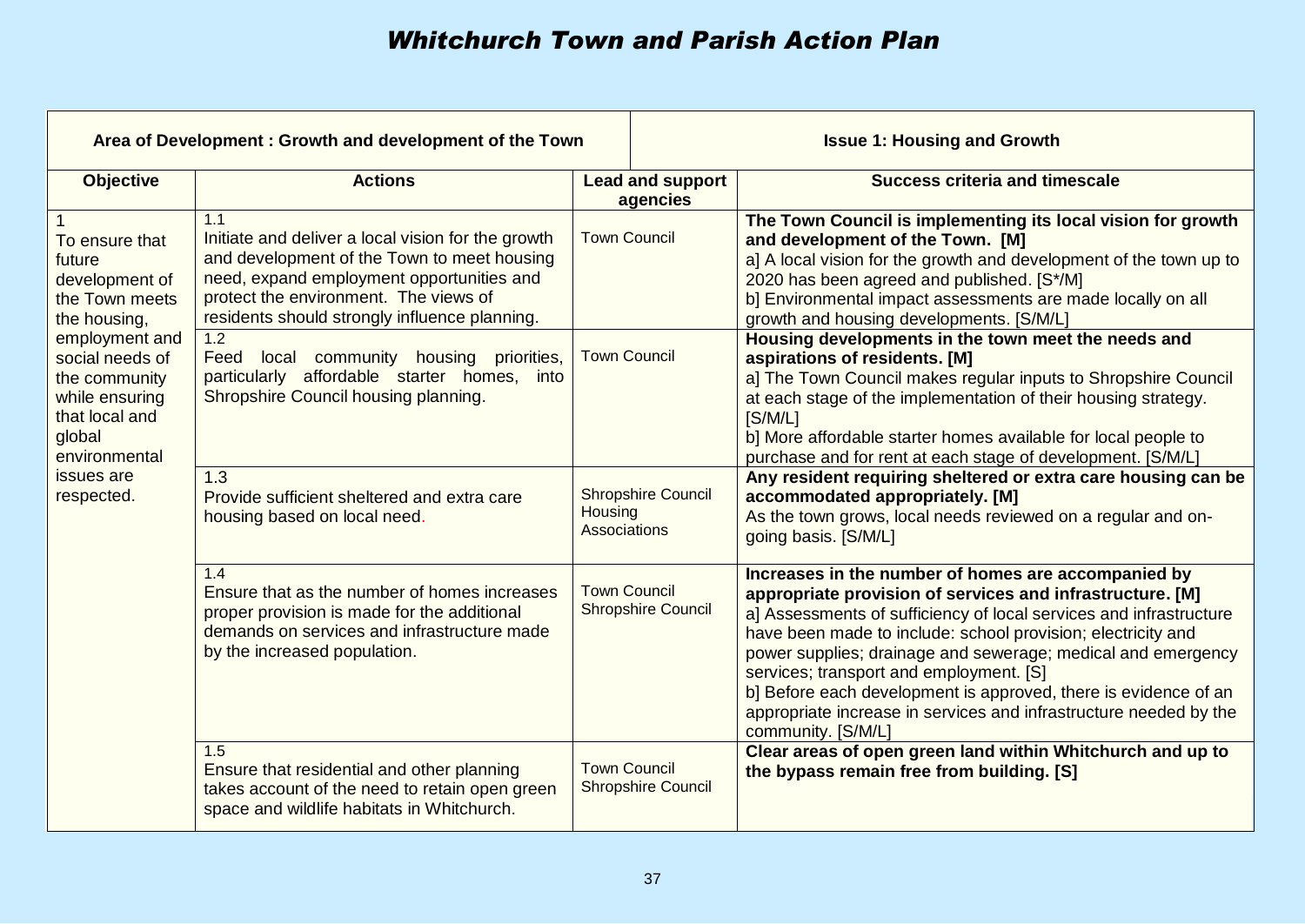| Area of Development: Economic Investment and Opportunity                                                                       |                                                                                                                                                                                         | <b>Issue 2: Business and Jobs</b>                                                                                                                                                                 |                                                      |                                                                                                                                                                                                                                                                                                                                                                                                                                                                                                                             |
|--------------------------------------------------------------------------------------------------------------------------------|-----------------------------------------------------------------------------------------------------------------------------------------------------------------------------------------|---------------------------------------------------------------------------------------------------------------------------------------------------------------------------------------------------|------------------------------------------------------|-----------------------------------------------------------------------------------------------------------------------------------------------------------------------------------------------------------------------------------------------------------------------------------------------------------------------------------------------------------------------------------------------------------------------------------------------------------------------------------------------------------------------------|
| <b>Objective</b>                                                                                                               | <b>Actions</b>                                                                                                                                                                          |                                                                                                                                                                                                   | <b>Lead and support</b><br>agencies                  | <b>Success criteria and timescale</b>                                                                                                                                                                                                                                                                                                                                                                                                                                                                                       |
| 2A<br>To ensure that<br>new businesses<br>are attracted to<br>the Town and<br>existing<br>businesses<br>continue to<br>thrive. | 2.1<br>Town Council and Shropshire Council to work<br>with partners to attract new businesses who will<br>offer full time employment to the Town.                                       | Town Council.<br><b>Shropshire Council</b><br><b>Marches Local</b><br>Enterprise<br>Partnership<br>Chamber of Trade.<br>Town Council,<br>Shropshire Council.<br>Shropshire Council,<br>developers |                                                      | New businesses offering full time employment locate in the<br>Town. [M]<br>a] All key data relevant to business and job creation in Whitchurch<br>has been collated and is in use by the Town Council and other<br>relevant local bodies. [S/M]<br>b] Factors giving Town competitive advantage in attracting major<br>employers and new small businesses identified and used in<br>marketing plan. [S*]<br>c] Town Council actively involved in all business development<br>discussion and decision making forums. [S/M/L] |
|                                                                                                                                | 2.2<br>Support improvements to business<br>infrastructure including supply of electricity to<br>industrial units and faster broadband and<br>increasing the provision of serviced land. |                                                                                                                                                                                                   |                                                      | Whitchurch has become a high quality location for business<br>development. [M]<br>a] Electricity supply has been upgraded for industrial, business<br>and domestic use. [S*]<br>b] Companies and residents can access superfast broadband.<br>$ S^* $<br>c] There is sufficient serviced land to meet business expansion<br>needs. [S/M/L]                                                                                                                                                                                  |
|                                                                                                                                | 2.3<br>Develop a business park with professional<br>employment to enable young people to stay in<br>the area after further education.                                                   |                                                                                                                                                                                                   |                                                      | A business park has been established. [M/L]<br>a] High tech, high spec businesses provide new jobs. [M/L]<br>b] Young people with higher level qualifications have opportunity<br>to remain, return or relocate to Whitchurch.[ M/L                                                                                                                                                                                                                                                                                         |
|                                                                                                                                | 2.4<br>Press for continuation of support for business<br>start ups from the Shropshire Enterprise Fund<br>and its successor.                                                            | Town Council,                                                                                                                                                                                     | Shropshire Council,<br><b>Chamber of Trade</b>       | Support for business start ups remains available. [S]                                                                                                                                                                                                                                                                                                                                                                                                                                                                       |
|                                                                                                                                | 2.5<br>Audit the potential work spaces in the town<br>suitable for the development of small<br>businesses.                                                                              |                                                                                                                                                                                                   | <b>Shropshire Council</b><br><b>Chamber of Trade</b> | <b>Comprehensive and current information on potential</b><br>workspaces for small businesses in the Town always<br>available. [S]                                                                                                                                                                                                                                                                                                                                                                                           |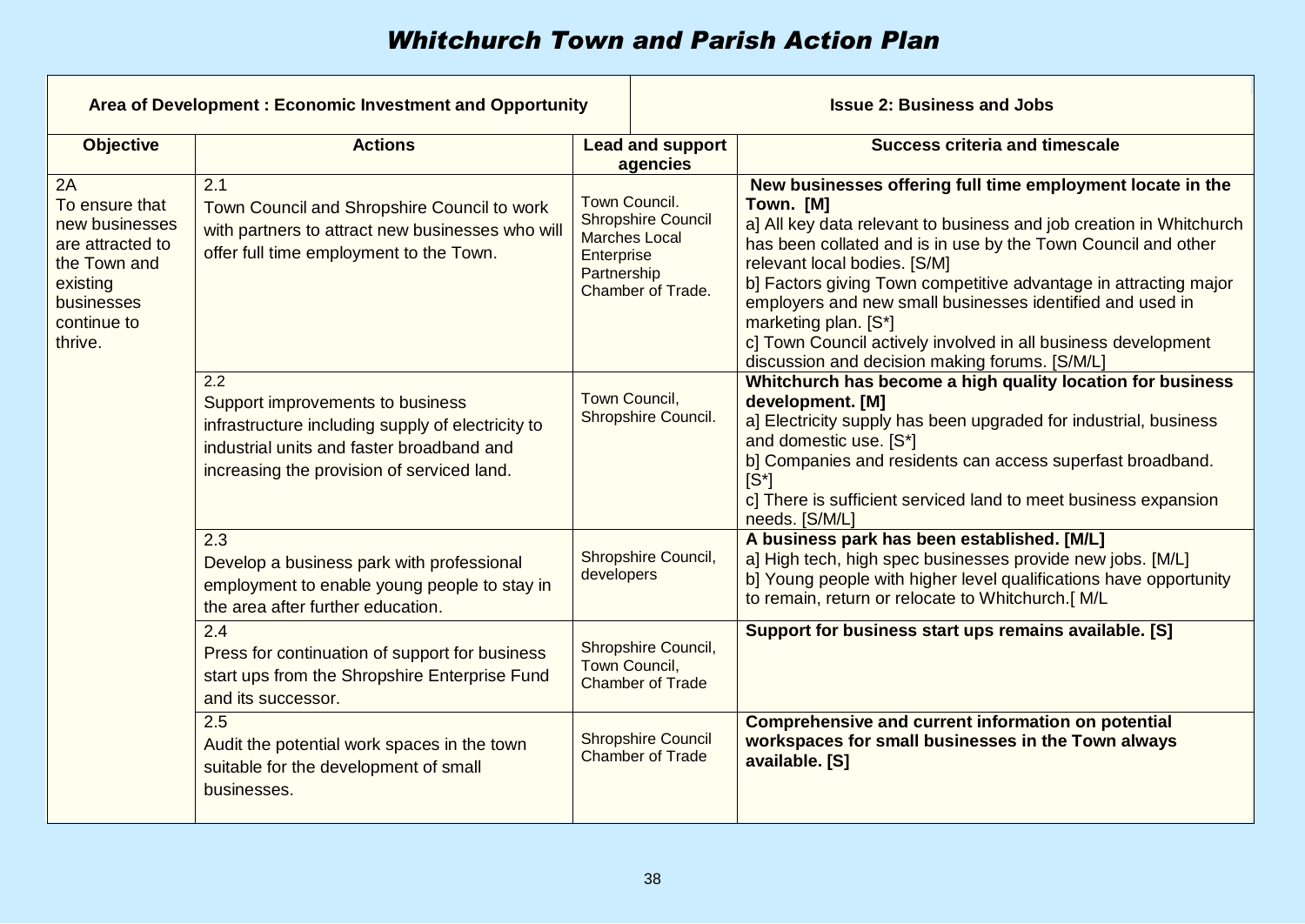| Area of Development: Economic Investment and Opportunity                         |                                                                                                                                                                                                               |                              | <b>Issue 2: Business and Jobs</b>                                      |
|----------------------------------------------------------------------------------|---------------------------------------------------------------------------------------------------------------------------------------------------------------------------------------------------------------|------------------------------|------------------------------------------------------------------------|
| <b>Objective</b>                                                                 | <b>Actions</b>                                                                                                                                                                                                | Lead and support<br>agencies | <b>Success criteria and timescale</b>                                  |
| 2A contd<br>To ensure that<br>new businesses<br>are attracted to<br>the Town and | 2.6<br>Use the audit information to establish the use<br>of the spaces identified including provision for<br>young people.                                                                                    | <b>Shropshire Council</b>    | Available work spaces are occupied including by young<br>people. [S/M] |
| existing<br>businesses<br>continue to thrive                                     | 2.7<br>Sir John Talbot<br>Further encourage links between Sir John<br>Technology College,<br>Talbot's Technology College and existing and<br><b>Chamber of Trade</b><br>potential high technology businesses. |                              | Links between school and business well established. [S/M]              |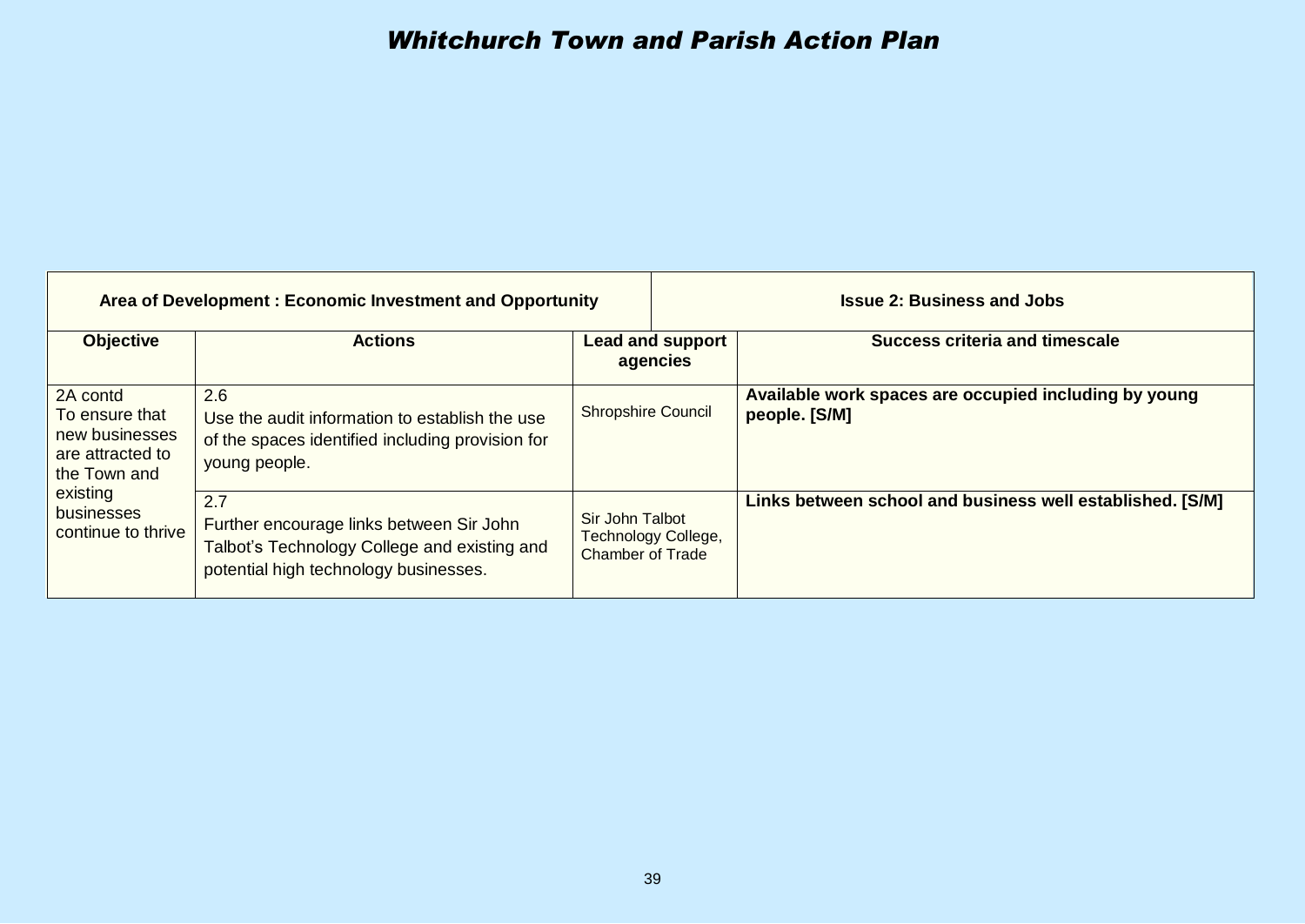| Area of Development: Economic Investment and Opportunity                                                                                                                                                                                                      |                                                                                                                                                                                                                                                                                                        |                                                                                                                     | <b>Issue 2: Business and Jobs</b>                                                                                                                                                                                                                                    |                                                                                                                                                                                                                                                 |
|---------------------------------------------------------------------------------------------------------------------------------------------------------------------------------------------------------------------------------------------------------------|--------------------------------------------------------------------------------------------------------------------------------------------------------------------------------------------------------------------------------------------------------------------------------------------------------|---------------------------------------------------------------------------------------------------------------------|----------------------------------------------------------------------------------------------------------------------------------------------------------------------------------------------------------------------------------------------------------------------|-------------------------------------------------------------------------------------------------------------------------------------------------------------------------------------------------------------------------------------------------|
| 2B<br>To ensure that<br>the Town is able<br>to offer a<br>successful and<br>vibrant retail<br>experience to                                                                                                                                                   | 2.8<br>Development of a Town Centre Retail<br><b>Experience Strategy including supporting</b><br>shops in order to maximise their sales and<br>attract the more affluent shopper while still<br>providing for those on more limited budgets.                                                           | Town Council,<br><b>Regeneration Team</b><br>Shropshire Council,<br><b>Chamber of Trade</b>                         |                                                                                                                                                                                                                                                                      | <b>Retail businesses are thriving. [M]</b><br>a] Successful retail practices have been identified. [S]<br>b] Town Centre Retail experience strategy in place and<br>implemented. [S/M]<br>c] High levels of customer loyalty in evidence. [M/L] |
| meet the needs<br>of residents and<br>attract visitors.                                                                                                                                                                                                       | 2.9<br>Explore sources of funding to support a Town<br>Centre Property Improvement Scheme.                                                                                                                                                                                                             | Town Council,<br><b>Shropshire Council</b>                                                                          |                                                                                                                                                                                                                                                                      | Town Centre properties have been improved. [S/M]<br>Funding in place for Town centre property scheme. [S]                                                                                                                                       |
|                                                                                                                                                                                                                                                               | 2.10<br>Set up imaginative schemes to use empty<br>properties until they can be filled by traders.                                                                                                                                                                                                     | Town Council,<br><b>Chamber of Trade</b>                                                                            |                                                                                                                                                                                                                                                                      | Empty properties visually more attractive. [S*]                                                                                                                                                                                                 |
|                                                                                                                                                                                                                                                               | 2.11<br>Explore successful initiatives for regeneration in<br>other market towns across the country as a<br>basis for future planning.                                                                                                                                                                 | Town Council,<br><b>Regeneration Team</b><br><b>Shropshire Council</b>                                              |                                                                                                                                                                                                                                                                      | Strategies used in other market towns successfully applied<br>in regeneration of Whitchurch. [S]                                                                                                                                                |
| 2C<br>To further<br>develop and<br>regenerate the<br>Town as a<br>vibrant tourist                                                                                                                                                                             | 2.12<br>Town Council,<br>Identify and agree a Unique Selling Point for<br>Shropshire Council,<br>Whitchurch to be used in the development of a<br>Chamber of Trade,<br>strategy to promote and coordinate tourism to<br>local community<br>groups, Better<br>the Town and North Shropshire.<br>Welcome |                                                                                                                     | More tourists are visiting Whitchurch and North Shropshire.<br>[M]<br>a] Unique selling point for Whitchurch identified, agreed and<br>promoted. [S*]<br>b] Whitchurch has benefitted from working in partnership with<br>other North Shropshire market towns. [M/L] |                                                                                                                                                                                                                                                 |
| destination.<br>Whitchurch, North<br>2.13<br><b>Shropshire Market</b><br>Development of an arts, media and information<br>Towns Group.<br>and communication technology [ICT] strategy<br><b>Shropshire Tourism</b><br>to create jobs and regenerate the town. |                                                                                                                                                                                                                                                                                                        | Increased development of arts, media and ICT has led to<br>increased numbers of jobs and visitor attractions. [M/L] |                                                                                                                                                                                                                                                                      |                                                                                                                                                                                                                                                 |
|                                                                                                                                                                                                                                                               | 2.14<br>Encourage the development of a thriving night<br>time and weekend economy.                                                                                                                                                                                                                     |                                                                                                                     |                                                                                                                                                                                                                                                                      | Whitchurch has a thriving night time and weekend economy. [M]                                                                                                                                                                                   |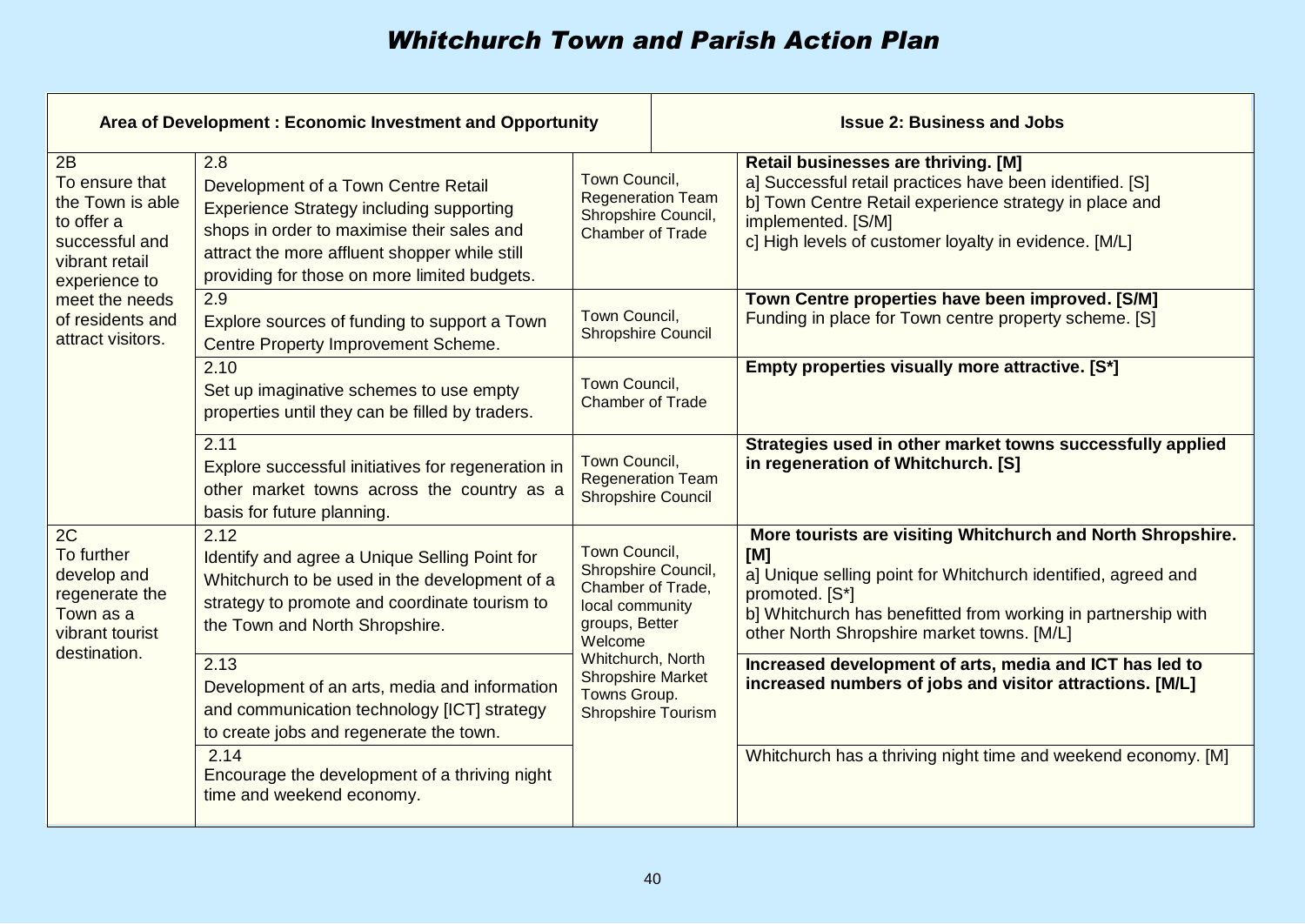| Area of Development: Social and Community infrastructure                                                                                                                                                                                                                                 |                                                                                                                                  |                                                                                     | <b>Issue 3: Community Learning</b>                                                                                                                                                                            |
|------------------------------------------------------------------------------------------------------------------------------------------------------------------------------------------------------------------------------------------------------------------------------------------|----------------------------------------------------------------------------------------------------------------------------------|-------------------------------------------------------------------------------------|---------------------------------------------------------------------------------------------------------------------------------------------------------------------------------------------------------------|
| <b>Objective</b>                                                                                                                                                                                                                                                                         | <b>Actions</b>                                                                                                                   | <b>Lead and support</b><br>agencies                                                 | <b>Success criteria and timescale</b>                                                                                                                                                                         |
| 3.<br>To ensure that<br>there is the best<br>possible<br>educational<br>provision for<br>children, young<br>people and<br>adults in the<br>Town.                                                                                                                                         | 3.1<br>Continue to explore and work on the proposed<br>idea of a 'learning campus' for Whitchurch.                               | Local schools,<br><b>Shropshire Council</b>                                         | Provision of educational opportunities for the whole<br>community is high-quality, easily accessible and available to<br>all. [M/L]<br>a] There is continuing work on the idea of a learning campus.<br>[M/L] |
|                                                                                                                                                                                                                                                                                          | 3.2<br>Lobby for better adult education opportunities<br>within the Town to include vocational, academic<br>and leisure courses. | Town Council,<br><b>Walford and North</b><br>Shropshire College,<br>local community | b] Community consultation identifies the communities'<br>needs/wants in relation to adult education. [S]                                                                                                      |
|                                                                                                                                                                                                                                                                                          | 3.3<br>Support the Beechtree Community Centre in its<br>plans for community education.                                           | Town Council,<br>Shropshire Council,<br>local community                             | c] Community groups have developed their facilities and learning<br>programmes [e.g. Beechtree Community Centre and Brownlow<br><b>Community Centre] [M]</b>                                                  |
| 3.4<br>Town Council,<br>Work with and encourage the trustees of the<br>Shropshire Council,<br>Brownlow Centre in their ambitions to improve<br>local community<br>the quality of the building and what it is able to<br>offer as a venue for community learning and<br>other activities. |                                                                                                                                  |                                                                                     |                                                                                                                                                                                                               |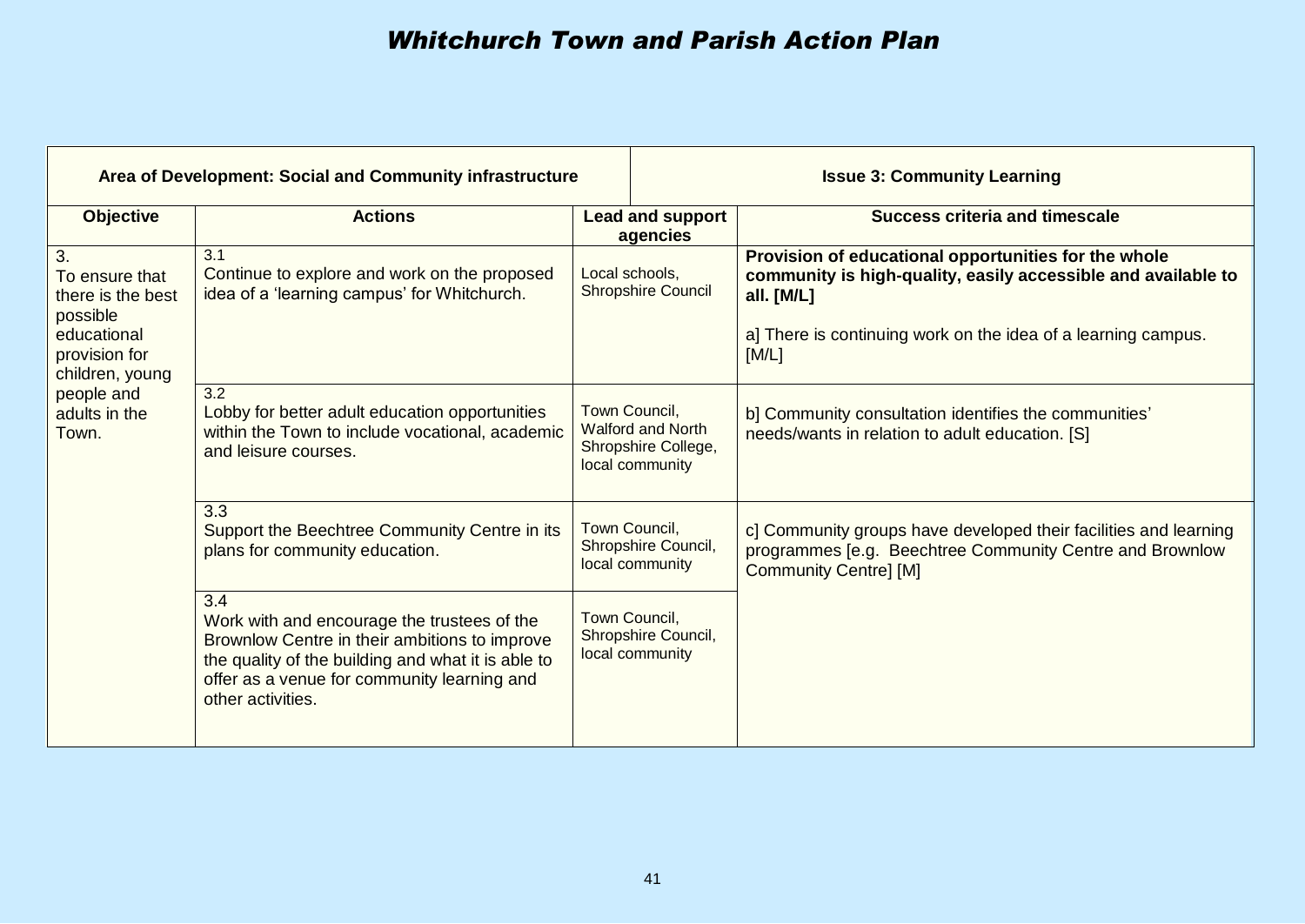| <b>Area of Development: Social and Community</b>                                                                                                                                                                                                                                                                                                       |                                                                                                                                                         |                                                                                                   |                                                                           | <b>Issue 4: Improvements to the Parks</b>                                                                                                                |
|--------------------------------------------------------------------------------------------------------------------------------------------------------------------------------------------------------------------------------------------------------------------------------------------------------------------------------------------------------|---------------------------------------------------------------------------------------------------------------------------------------------------------|---------------------------------------------------------------------------------------------------|---------------------------------------------------------------------------|----------------------------------------------------------------------------------------------------------------------------------------------------------|
| <b>Objective</b>                                                                                                                                                                                                                                                                                                                                       | <b>Actions</b>                                                                                                                                          |                                                                                                   | <b>Lead and support</b><br>agencies                                       | <b>Success criteria and timescale</b>                                                                                                                    |
| 4A.<br>To ensure that<br>all parks in<br>Whitchurch are                                                                                                                                                                                                                                                                                                | 4.1<br><b>Town Council</b><br>Review provision of lighting, litter and dog waste<br>bins in all the parks and replace and provide<br>more where needed. |                                                                                                   |                                                                           | All parks are well lit and free from litter and dog waste. [S*]<br>a] Provision has been reviewed and required actions taken. [S/M]                      |
| developed and<br>maintained to a<br>high standard.                                                                                                                                                                                                                                                                                                     | 4.2<br>Install better signage informing users of park by-<br>laws and how to report infringements.                                                      | <b>Town Council</b>                                                                               |                                                                           | b] Clear signs in place in all parks. [S]                                                                                                                |
|                                                                                                                                                                                                                                                                                                                                                        | 4.3<br>Encourage community involvement in the<br>prevention and reporting of infringements of laws<br>and other anti-social acts.                       | <b>Town Council</b>                                                                               |                                                                           | c] Members of public report infringements. Reduction in anti-social<br>acts and infringements of park by-laws. [M/L]                                     |
| 4B.<br>To expand the<br>use of the parks<br>to include all of<br>the community.                                                                                                                                                                                                                                                                        | 4.4<br>Identify a range of potential activities which<br>would increase the use of the parks by the<br>whole community both young and more<br>mature.   | <b>Town Council</b>                                                                               |                                                                           | Parks are well used by all sections of the community. [M]<br>a] Additional activities have been identified and have increased<br>use of the parks. [S/M] |
| 4.5<br>Town Council,<br>Put together a series of events to be held in the<br><b>Interest Groups</b><br>Town parks.<br>4.6<br>Town Council,<br>Identify which additional facilities might be<br>Interest Groups,<br>provided to meet the needs of all users but<br>young people, Sir<br>particularly younger people.<br>John Talbot's School<br>Council |                                                                                                                                                         |                                                                                                   | b] An annual programme of well supported events held in the<br>parks. [M] |                                                                                                                                                          |
|                                                                                                                                                                                                                                                                                                                                                        |                                                                                                                                                         | c] Proposals in place for additional facilities based on further<br>community consultation. [S/M] |                                                                           |                                                                                                                                                          |
|                                                                                                                                                                                                                                                                                                                                                        | 4.7<br>Encourage community involvement in the<br>provision and building of these facilities                                                             | Town Council,<br>Queensway Residents<br>Association, Youth<br>Services,<br><b>Local Traders</b>   |                                                                           | d] New facilities built with community involvement. [M]                                                                                                  |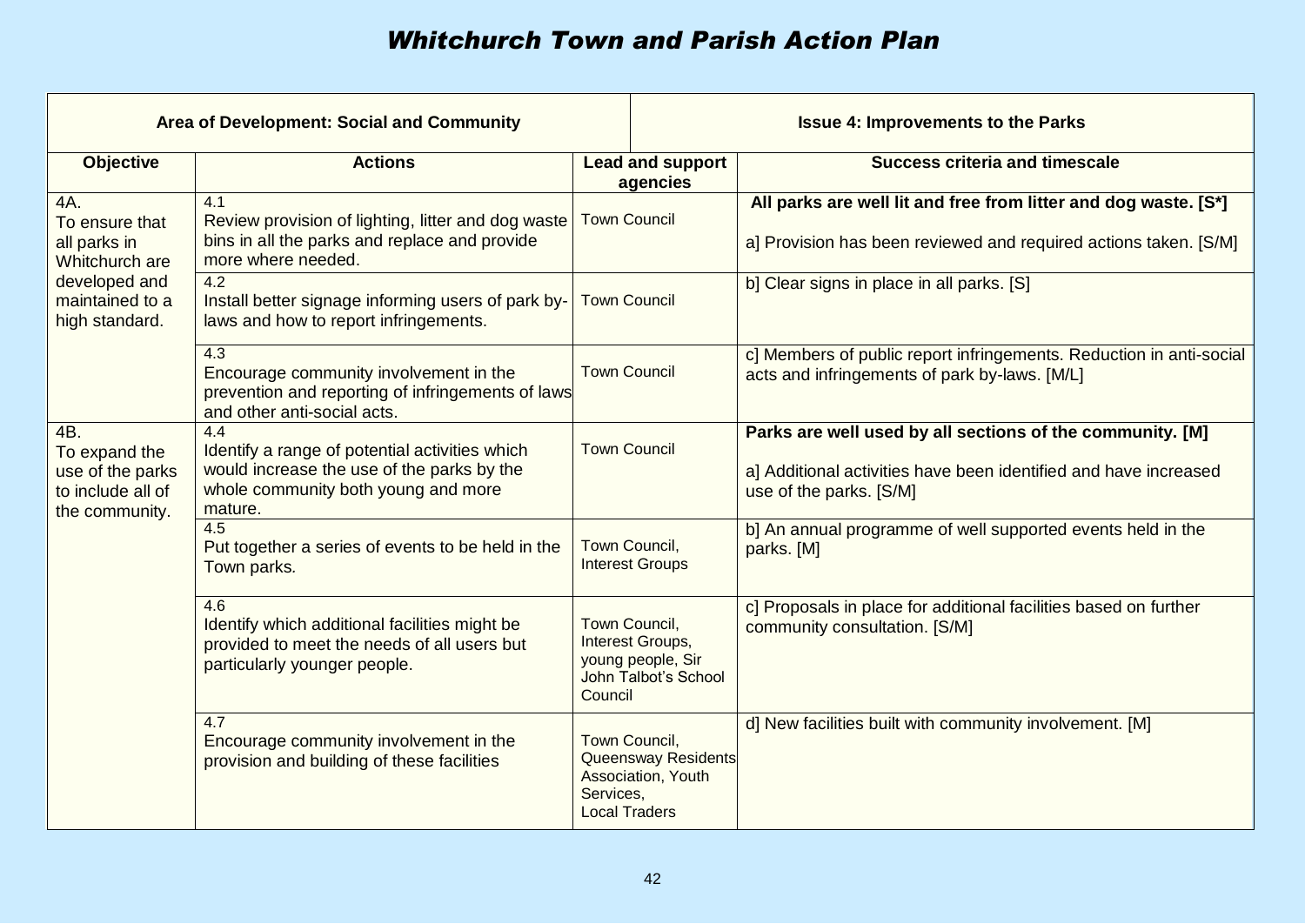| <b>Area of Development: Social and Community</b>                                                                                                                                                                          |                                                                                                                                                                               | <b>Issue 5: Sports, Culture and the Arts</b> |                                                                                                                                                                                                                                                                                                                                                                                                                          |                                                                                                                                                                                                                                                                                                                                                                                                                       |
|---------------------------------------------------------------------------------------------------------------------------------------------------------------------------------------------------------------------------|-------------------------------------------------------------------------------------------------------------------------------------------------------------------------------|----------------------------------------------|--------------------------------------------------------------------------------------------------------------------------------------------------------------------------------------------------------------------------------------------------------------------------------------------------------------------------------------------------------------------------------------------------------------------------|-----------------------------------------------------------------------------------------------------------------------------------------------------------------------------------------------------------------------------------------------------------------------------------------------------------------------------------------------------------------------------------------------------------------------|
| <b>Objective</b>                                                                                                                                                                                                          | <b>Actions</b>                                                                                                                                                                |                                              | <b>Lead and support</b><br>agencies                                                                                                                                                                                                                                                                                                                                                                                      | <b>Success criteria and timescale</b>                                                                                                                                                                                                                                                                                                                                                                                 |
| 5.<br>To improve the<br>infrastructure for<br>sports, culture<br>and the arts to<br>offer                                                                                                                                 | $\overline{5.1}$<br>Lobby for the improvement of swimming<br>facilities including a children's pool.                                                                          | Town Council,<br><b>Shropshire Council</b>   |                                                                                                                                                                                                                                                                                                                                                                                                                          | Whitchurch has a new or improved Swimming Centre with a<br>children's pool. [L]<br>a] The need for improved facilities is included in Town and County<br>'Vision' documents. [S*]<br>b] Town and County Councillors have lobbied for improved and<br>extended facilities. [S]                                                                                                                                         |
| opportunities for<br>all.                                                                                                                                                                                                 | 5.2<br><b>Town Council</b><br>Redevelop the Civic Centre for improved multi-<br><b>Shropshire Council</b><br>purpose use.                                                     |                                              | Whitchurch Civic Centre has improved multi-use facilities for<br>Sport, Leisure and Culture [see also section 7] [M/L]<br>a] Sports, culture and arts groups as well as the wider community<br>have been consulted on their needs as part of Civic Centre<br>developments. [S*]<br>b] Plans for the development of the Civic Centre include flexible<br>multi-use spaces for a wide range of groups and activities. [S*] |                                                                                                                                                                                                                                                                                                                                                                                                                       |
| $\overline{5.3}$<br>Shropshire Council,<br>Explore the possibility of a purpose built Arts<br>Town Council,<br>Centre to include a theatre/cinema and spaces<br>Lottery funding, local<br>for other activities.<br>groups |                                                                                                                                                                               |                                              | A purpose-built 'Arts' centre is open in Whitchurch. [L]<br>a] Drama, dance, music, culture, craft and arts groups as well as<br>the wider community have been consulted on their needs. [S/M]<br>b] Option analysis has been undertaken to identify the best way to<br>meet these needs [Civic Centre renewal; Learning Campus<br>Development and other appropriate developments.[M]                                    |                                                                                                                                                                                                                                                                                                                                                                                                                       |
|                                                                                                                                                                                                                           | 5.4<br>Explore the possibility of funding for<br>improvements to the facilities for team sports.                                                                              | other funding<br>streams                     | Shropshire Council,                                                                                                                                                                                                                                                                                                                                                                                                      | Team Sport Facilities in Whitchurch are up-to-date and of the<br>highest quality. [M]<br>a] Whitchurch sports clubs have identified the improvements<br>needed to their facilities. [S]<br>b] All funding opportunities including planning gain from new<br>developments have been explored. [S/M/L]                                                                                                                  |
|                                                                                                                                                                                                                           | 5.5<br>Facilitate the increased provision of an even<br>wider range of activities for all ages and<br>abilities in a variety of sports and exercise and<br>in arts and crafts | Town Council,                                | <b>Whitchurch Town</b><br>and Parish Plan<br>[WTPP] Committee                                                                                                                                                                                                                                                                                                                                                            | Whitchurch has a wide range of sport/exercise and culture/<br>arts/craft activities available for all ages and abilities. [M/L]<br>a] A meeting of all interested groups and organisations has<br>mapped existing provision, identified gaps and planned future<br>developments. [S]<br>b] New taster activities have been piloted in the Town. [S/M]<br>c] Resources to support delivery have been identified. [S/M] |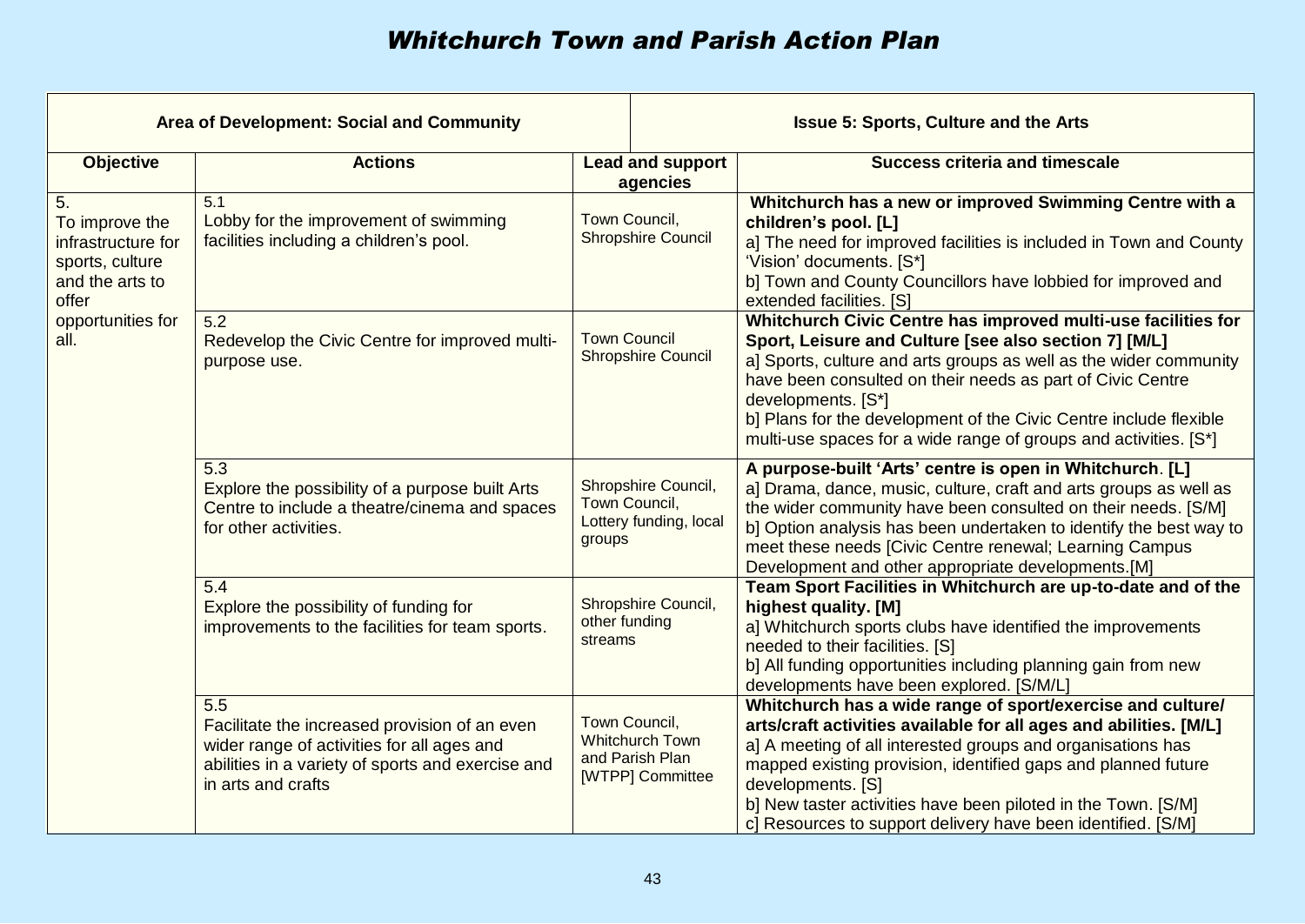| Area of Development: Social and Community                          |                                                                                                                                                                                                              |                                                  |                                                                                                                         | <b>Issue 6: Improved Opportunities for Young People</b>                                                                                                                                                                                       |
|--------------------------------------------------------------------|--------------------------------------------------------------------------------------------------------------------------------------------------------------------------------------------------------------|--------------------------------------------------|-------------------------------------------------------------------------------------------------------------------------|-----------------------------------------------------------------------------------------------------------------------------------------------------------------------------------------------------------------------------------------------|
| <b>Objective</b>                                                   | <b>Actions</b>                                                                                                                                                                                               |                                                  | <b>Lead and support</b><br>agencies                                                                                     | <b>Success criteria and timescale</b>                                                                                                                                                                                                         |
| 6.<br>To provide an<br>improved range<br>of formal and<br>informal | 6.1<br>Identify the best site for a full MUGA taking into<br>account the experience gained during the<br>development of the Deermoss Meadow and<br>subsequently build the MUGA.                              | <b>Town Council</b>                              |                                                                                                                         | The formal and informal needs of young people have been<br>well met through the development of specific opportunities<br>and facilities. [S/M]<br>a] A full MUGA in operation. [S/M]                                                          |
| facilities to better<br>meet the needs<br>of young people          | opportunities and<br>6.2<br><b>Shropshire Council</b><br>Explore opportunities to provide a Youth<br>Café/meeting place.                                                                                     |                                                  | b] Implications and requirements of providing a Youth<br>Café/meeting place have been fully explored and evaluated. [S] |                                                                                                                                                                                                                                               |
|                                                                    | 6.3<br>Explore opportunities to increase provision for<br>young people to participate in regular art, music<br>and drama, and computer and media activities.                                                 | <b>Town Council</b><br><b>Shropshire Council</b> |                                                                                                                         | c] Young people are participating in art, drama, music and dance<br>activities provided locally. [S/M]<br>d] Young People are actively engaged with a range of applications<br>of electronic technology and media. [S/M]                      |
|                                                                    | 6.4<br>Review provision of<br>green spaces for informal games;<br>informal meeting spaces;<br>climbing wall and other outdoor activities;<br>roller skating, skate boarding and<br><b>BMX</b><br>facilities. | Town Council,                                    | <b>Shropshire Council</b>                                                                                               | e] A review of all the existing facilities has been completed. [S/M]<br>f] Viable alternatives have been implemented. [M]                                                                                                                     |
|                                                                    | 6.5<br>Involve clubs, organisations, businesses and<br>the wider community in considering the<br>provision of summer activities and play<br>schemes.                                                         | <b>Town Council</b>                              | <b>Shropshire Council</b>                                                                                               | g] Summer activities and play schemes are taking place. [S]                                                                                                                                                                                   |
|                                                                    | 6.6<br>Create more opportunities for young people to<br>join clubs and societies.                                                                                                                            | Town Council,                                    | interested parties in<br>clubs and societies                                                                            | h] Young people are welcomed and well catered for by clubs and<br>societies. [S/M]<br>i] Young people involved in activities associated with the<br>Whitchurch Town and Parish Plan sections: 3, 4, 5, 6, 8, 9, 13, 14,<br>15 and 16. [S/M/L] |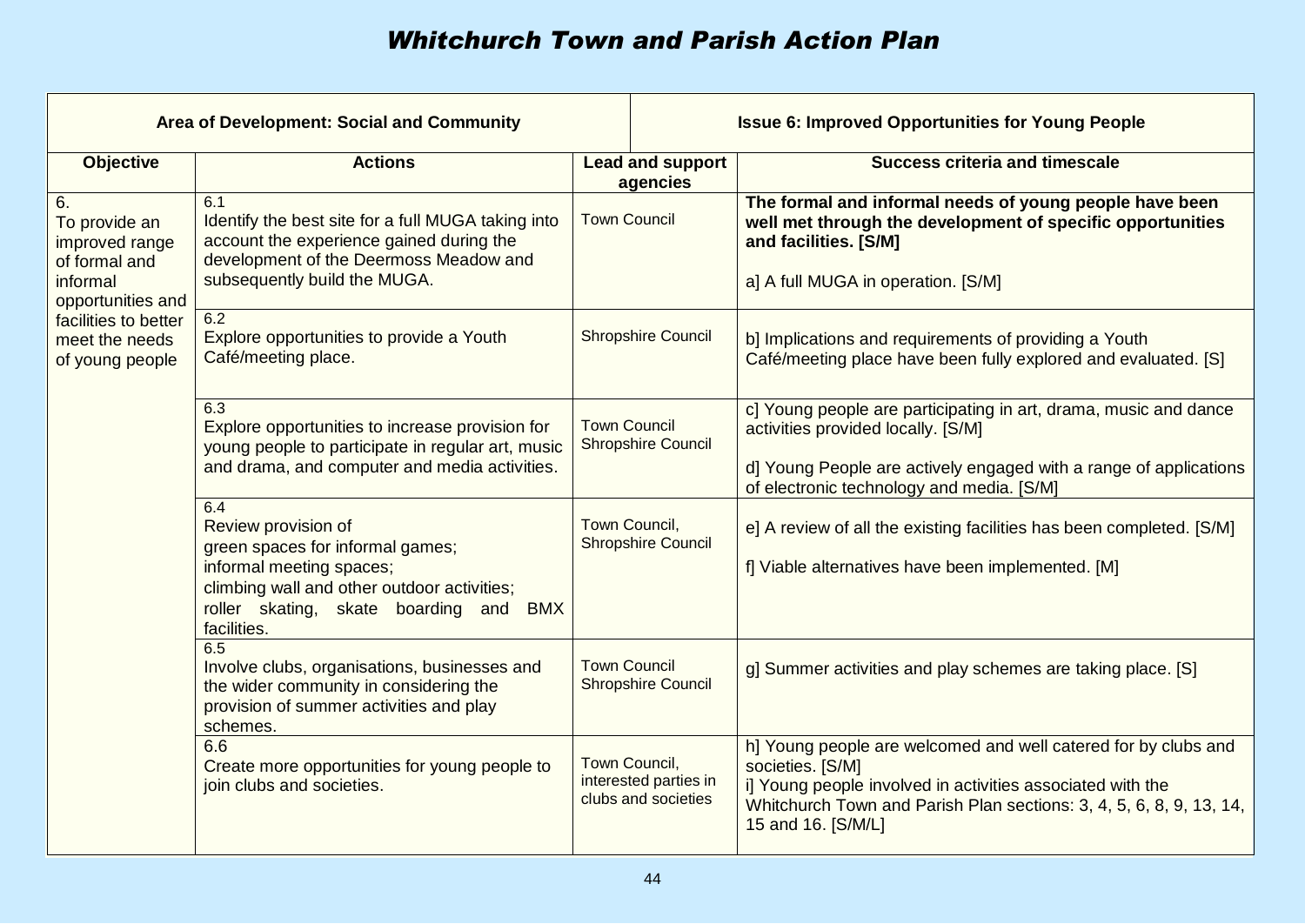| <b>Area of Development: Social and Community</b>                                                              |                                                                                                                                        |                                                  |                           | <b>Issue 7: Civic Complex including the Library</b>                                                                                                                                                                                                 |
|---------------------------------------------------------------------------------------------------------------|----------------------------------------------------------------------------------------------------------------------------------------|--------------------------------------------------|---------------------------|-----------------------------------------------------------------------------------------------------------------------------------------------------------------------------------------------------------------------------------------------------|
| <b>Objective</b>                                                                                              | <b>Actions</b>                                                                                                                         | <b>Lead and support</b><br>agencies              |                           | <b>Success criteria and timescale</b>                                                                                                                                                                                                               |
| 7 <sub>1</sub><br>To establish a<br>quality, multi-use<br>community<br>facility fit for the<br>$21st$ century | 7.1<br>Identify the needs and aspirations of the<br>community and the Council in relation to the<br>Civic Centre Complex and library.  | <b>Town Council</b><br><b>Shropshire Council</b> |                           | Whitchurch has a high quality 21 <sup>st</sup> Century multi-use<br>community facility. [M/L]<br>a] A thorough consultation with the whole community has<br>established the community's needs and aspirations for a central<br>civic facility. [S*] |
|                                                                                                               | 7.2<br>Consult with Community over plans for the<br>improvement and refurbishment of the Civic<br>Centre.                              | <b>Town Council</b><br><b>Shropshire Council</b> |                           | b] A plan has been drawn up to meet all needs and aspirations.<br>$[S^*]$                                                                                                                                                                           |
|                                                                                                               | 7.3<br>Alter, improve and refurbish the Civic Centre<br>buildings to meet the identified present and<br>future needs of the community. | <b>Town Council</b>                              | <b>Shropshire Council</b> | c] The chosen plan has been implemented. [M/L]                                                                                                                                                                                                      |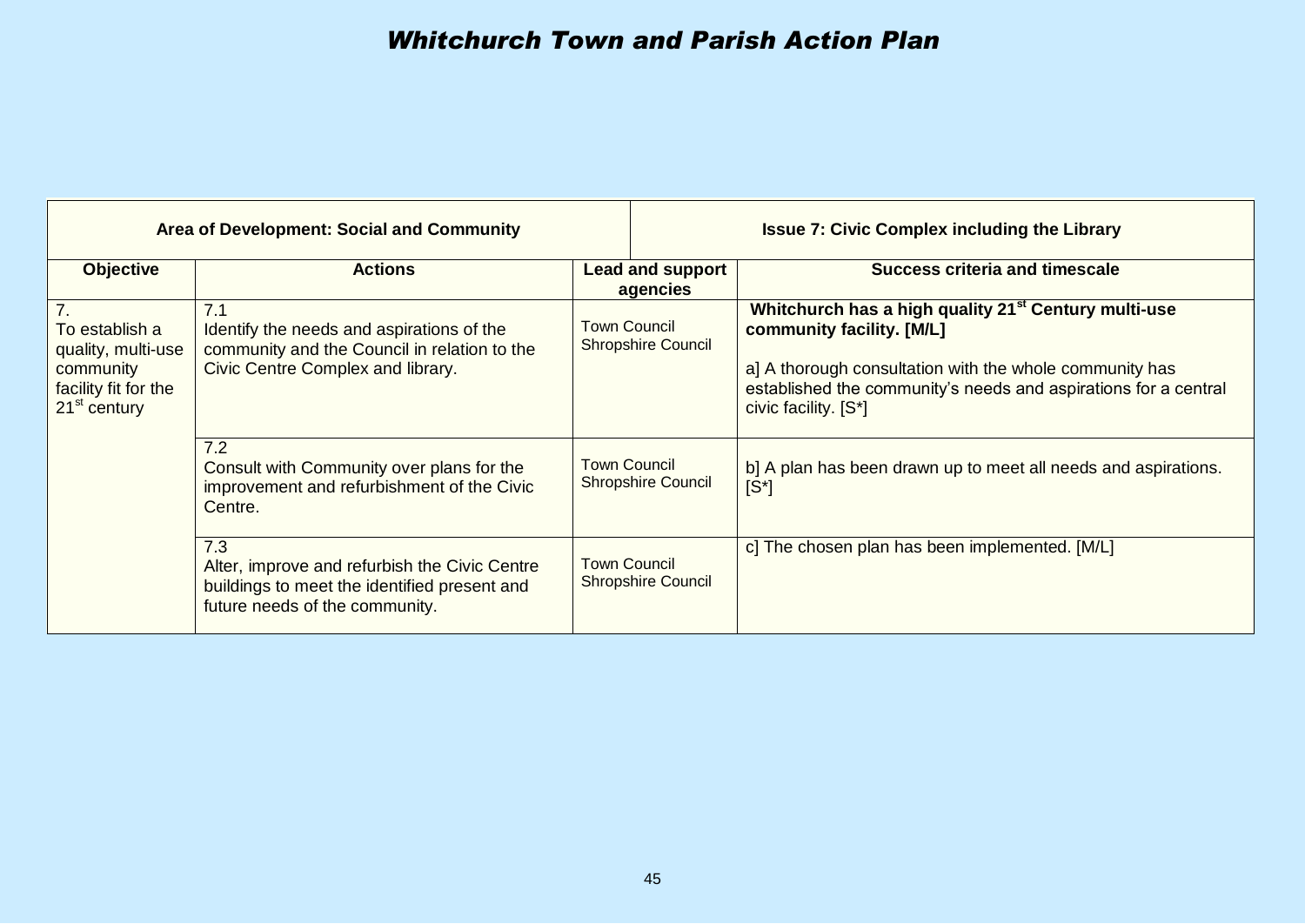| Area of Development: Social and Community                                                                                   |                                                                                                                                                                                    |                                                                                                                                                               | <b>Issue 8: Town Centre</b>         |                                                                                                                                                                                                                                                                                                                                                                      |  |
|-----------------------------------------------------------------------------------------------------------------------------|------------------------------------------------------------------------------------------------------------------------------------------------------------------------------------|---------------------------------------------------------------------------------------------------------------------------------------------------------------|-------------------------------------|----------------------------------------------------------------------------------------------------------------------------------------------------------------------------------------------------------------------------------------------------------------------------------------------------------------------------------------------------------------------|--|
| <b>Objective</b>                                                                                                            | <b>Actions</b>                                                                                                                                                                     |                                                                                                                                                               | <b>Lead and support</b><br>agencies | <b>Success criteria and timescale</b>                                                                                                                                                                                                                                                                                                                                |  |
| <b>8A</b><br>To ensure that<br>the fabric and<br>appearance of<br>the Town Centre<br>is of the highest<br>possible quality. | 8.1<br>Create a scheme to upgrade and maintain the<br>appearance of the Town Centre.                                                                                               | Town Council,<br><b>Shropshire Council</b><br>Town Council,<br><b>Shropshire Council</b><br><b>Town Council</b><br><b>Town Council</b><br><b>Town Council</b> |                                     | There is a measurable improvement in the appearance of the<br>town centre and a scheme is in place to ensure that this<br>improvement is maintained. [S*]<br>a] Photographic record of existing appearance of town centre. [S*]<br>b] Key issues affecting town centre appearance identified. [S*]<br>c] Scheme in place to improve appearance of town centre. [S/M] |  |
|                                                                                                                             | 8.2<br>Ensure that all areas of the Town are regularly<br>cleaned and encourage the population to take<br>personal responsibility to reduce the amount of<br>all types of fouling. |                                                                                                                                                               |                                     | The town appears clean and litter free at all times. [S*]<br>a] Assessment made of when and how littering and fouling<br>occurs. [S*]<br>b] Clear understanding of how town centre is cleaned and who is<br>responsible. [S]<br>c] Appropriate changes to existing cleaning schedule and<br>methods. [S/M]                                                           |  |
|                                                                                                                             | 8.3<br>Identify owners of run down property to initiate<br>improvements.                                                                                                           |                                                                                                                                                               |                                     | All town properties are well maintained. [M]<br>a] Owners of run down properties identified. [S*]<br>b] Owners requested to improve appearance of their properties.<br>$[S^*]$<br>c] Funding opportunities for improvements identified and<br>information passed to owners. [S]                                                                                      |  |
|                                                                                                                             | 8.4<br>Lobby Shropshire Council to use their planning<br>powers where necessary to enforce<br>improvements to run-down property.                                                   |                                                                                                                                                               |                                     | Run down properties are improved. [M]<br>a] Properties needing enforcement action identified. [M]                                                                                                                                                                                                                                                                    |  |
|                                                                                                                             | 8.5<br>Consider entering the Britain in Bloom<br>competition once more.                                                                                                            |                                                                                                                                                               |                                     | Whitchurch earns a bronze award or above in Britain in<br><b>Bloom competition. [L]</b><br>a] Britain in Bloom committee established to work alongside<br>Council. [S]<br>b] Working together to meet competition criteria [S/M/L]                                                                                                                                   |  |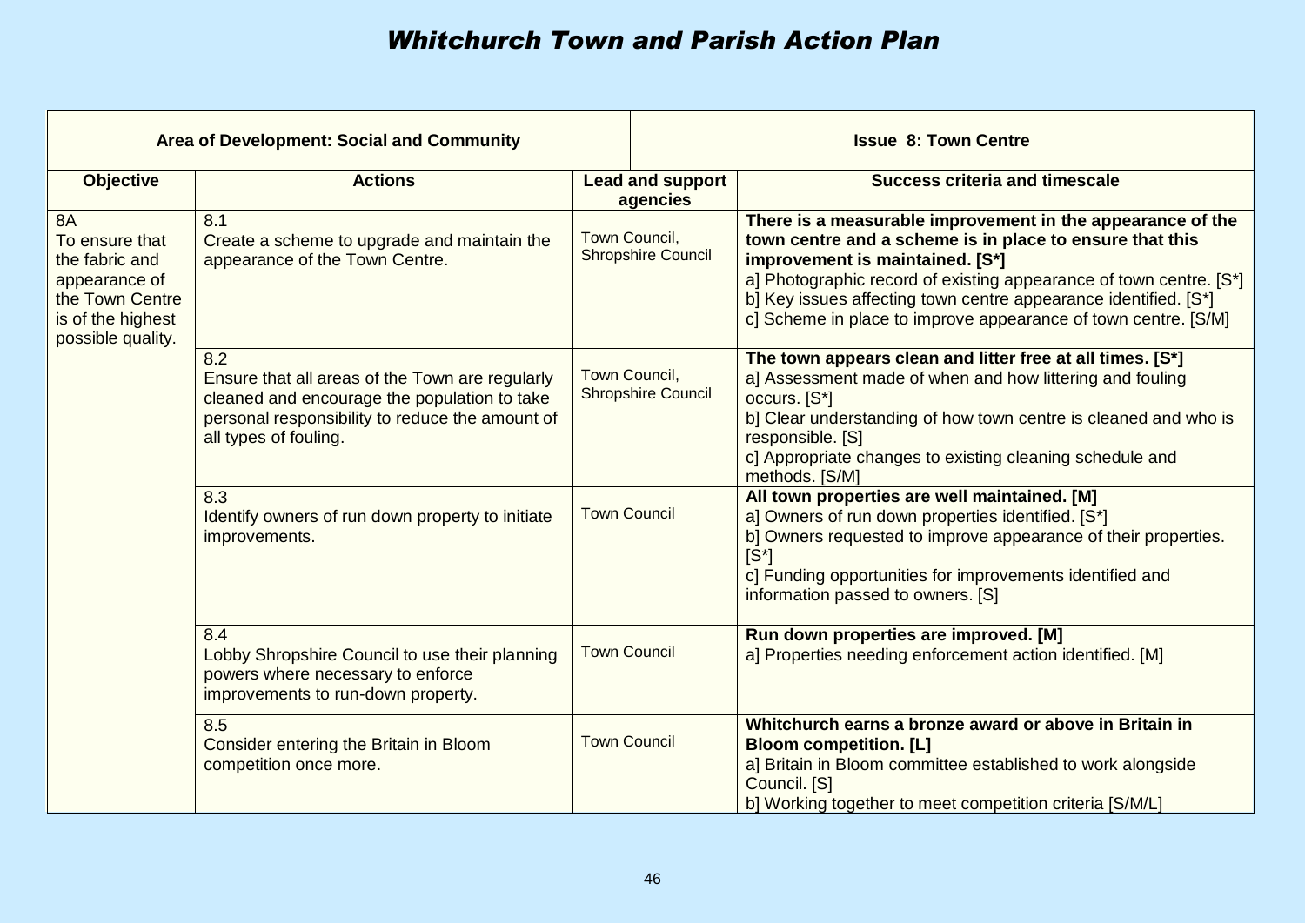| <b>Area of Development: Social and Community</b>                                   |                                                                                                                                                                                                      |                                                                                                            |                                     | <b>Issue 8: Town Centre</b>                                                                                                                                                                                                                                                                                                                                                                                                                                                                                         |
|------------------------------------------------------------------------------------|------------------------------------------------------------------------------------------------------------------------------------------------------------------------------------------------------|------------------------------------------------------------------------------------------------------------|-------------------------------------|---------------------------------------------------------------------------------------------------------------------------------------------------------------------------------------------------------------------------------------------------------------------------------------------------------------------------------------------------------------------------------------------------------------------------------------------------------------------------------------------------------------------|
| <b>Objective</b>                                                                   | <b>Actions</b>                                                                                                                                                                                       |                                                                                                            | <b>Lead and support</b><br>agencies | <b>Success criteria and timescale</b>                                                                                                                                                                                                                                                                                                                                                                                                                                                                               |
| 8A cont.                                                                           | 8.6<br>Create a campaign to develop civic pride<br>across all sectors of the community.                                                                                                              | Town Council,<br>schools, businesses,<br>traders, community<br>groups                                      |                                     | The Community is positive about Whitchurch. [M]<br>a] All households and businesses are aware of the Town Plan and<br>the Town Council's vision for Whitchurch. [S]<br>b] Civic pride demonstrated through:<br>contested local elections;<br>increase membership of Town organisations;<br>more people volunteering;<br>wider involvement in public debate;<br>good attendance at activities and events;<br>more positive news stories. [S*/M/L]                                                                    |
| <b>8B</b><br>To sustain and<br>further develop a<br>thriving market<br>town centre | 8.7<br>Investigate ways of providing and supporting a<br>wider range of shops and services and develop<br>schemes to encourage local people to use local<br>shops services.                          | <b>Chamber of Trade</b><br>and<br>Commerce/Town<br>Council<br><b>Town Council</b><br><b>Market traders</b> |                                     | There is greater diversity of independent and multiple retail<br>units and more people using Whitchurch shops and services.<br>[M]<br>a] New businesses assisted through start up schemes; reduction<br>in business rates and building improvement schemes. [S/M/L]<br>b] Shopping locally is well promoted. [S/M/L]<br>c] Existing retails outlets access marketing, employment and<br>training, and business rate support. [S/M]<br>d] Rent reviews on retail and business premises show rents to be<br>fair. [M] |
|                                                                                    | 8.8<br><b>Review of Market arrangements:</b><br>venue;<br>number of stalls;<br>encouragement of, and support and help for,<br>new traders;<br>access;<br>cost of stalls;<br>variety of market types. |                                                                                                            |                                     | There is a range of successful markets in Whitchurch. [M]<br>a] Current market arrangements have been reviewed. [S*]<br>b] Funding and resources for market developments identified. [S]<br>c] A strategy for development of the weekly Country market,<br>Farmers' market and special markets in place. [S]                                                                                                                                                                                                        |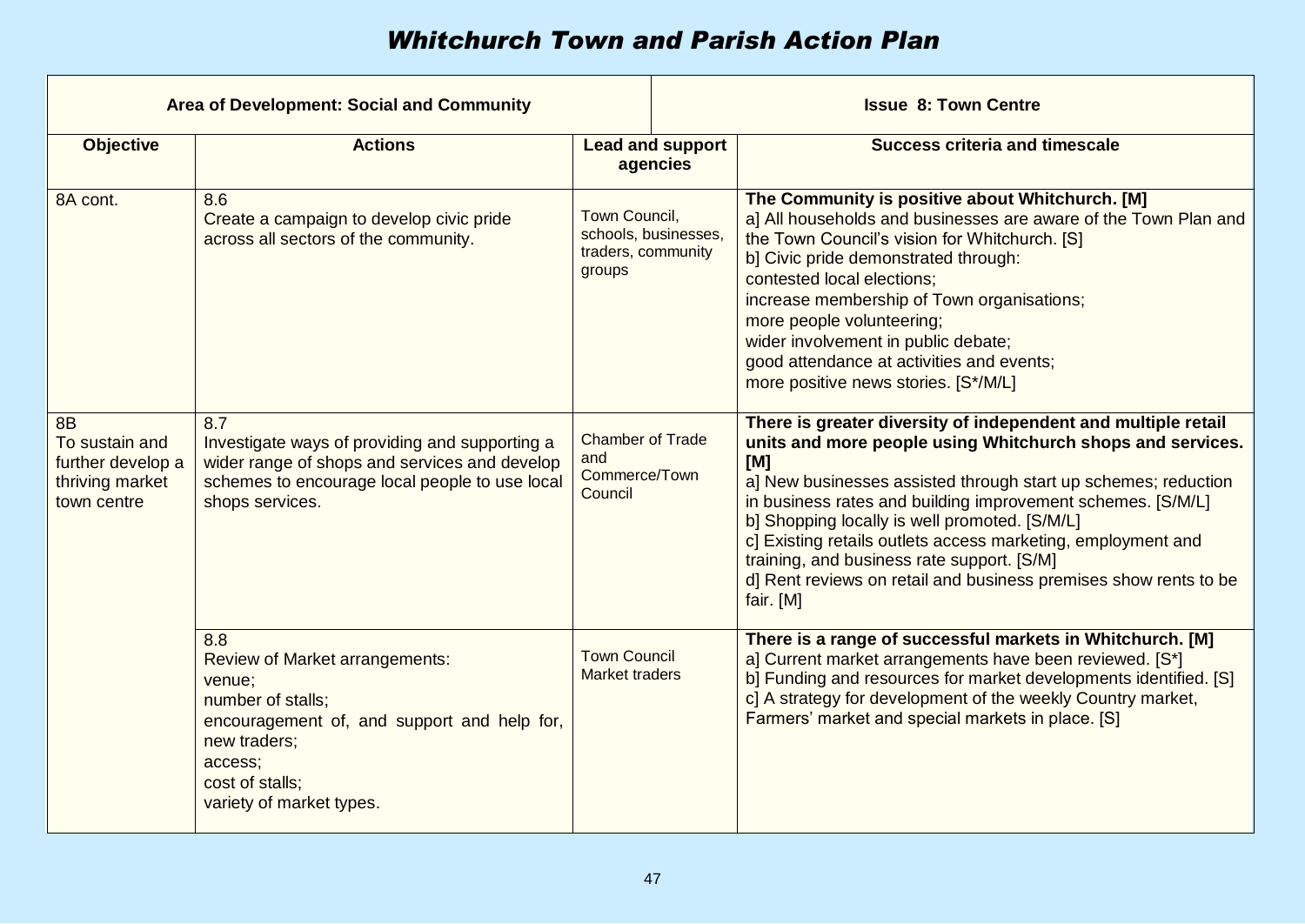| <b>Area of Development: Social and Community</b>                                              |                                                                                                                                                                             |                                                         | <b>Issue 8: Town Centre</b>                                                                                                                                                                                                                                                                                                                                                            |  |  |
|-----------------------------------------------------------------------------------------------|-----------------------------------------------------------------------------------------------------------------------------------------------------------------------------|---------------------------------------------------------|----------------------------------------------------------------------------------------------------------------------------------------------------------------------------------------------------------------------------------------------------------------------------------------------------------------------------------------------------------------------------------------|--|--|
| <b>Objective</b>                                                                              | <b>Actions</b>                                                                                                                                                              | <b>Lead and support</b><br>agencies                     | Success criteria and timescale                                                                                                                                                                                                                                                                                                                                                         |  |  |
| 8C<br>To ensure that<br>the practical<br>needs of all<br><b>Town Centre</b><br>users are met. | 8.9<br>Improve access to buildings and pavements for<br>wheelchairs and pushchairs.                                                                                         | <b>Shropshire Council</b>                               | Wheelchair and pushchair users can access all parts of the<br>town and buildings open to the public. [S]<br>a] Access audit of all buildings open to the public across town<br>completed. [S]<br>b] Buildings requiring improvements identified and issues raised<br>with owners/ tenants. [S/M]                                                                                       |  |  |
|                                                                                               | 8.10<br>Ensure that well maintained public toilets<br>remain available and examine the feasibility of<br>providing additional public toilets at the top end<br>of the Town. | Town Council,<br><b>Shropshire Council</b>              | Public toilets remain available and are clean and well<br>maintained. [S*]<br>a] Feasibility study on additional provision at the top of town<br>completed. [S]                                                                                                                                                                                                                        |  |  |
| 8C cont.                                                                                      | 8.11<br>Review all town centre signage to ensure that<br>there is no duplication or excess signage and<br>that signs are readily accessible to all.                         | Town Council,<br><b>Shropshire Council</b>              | Duplicated and excessive signage removed. Signage reflects<br>an inclusive approach to the diverse needs of the<br>community. [M]<br>a] A review of signage including consultation regarding adapted<br>signage has been completed. [S]                                                                                                                                                |  |  |
|                                                                                               | 8.12<br>Continue to provide information about the<br>history and buildings of Whitchurch for visitors<br>and residents.                                                     | Heritage Centre,<br><b>Better Welcome</b><br>Whitchurch | Accurate high quality information about the history of<br>Whitchurch is available across a variety of media to appeal to<br>a diverse community of residents and visitors. [M]<br>a] Resources to support on-going provision and improvements in<br>information have been identified. [S]<br>b] Plan in place to introduce improved range of information in<br>different media. [S/ M] |  |  |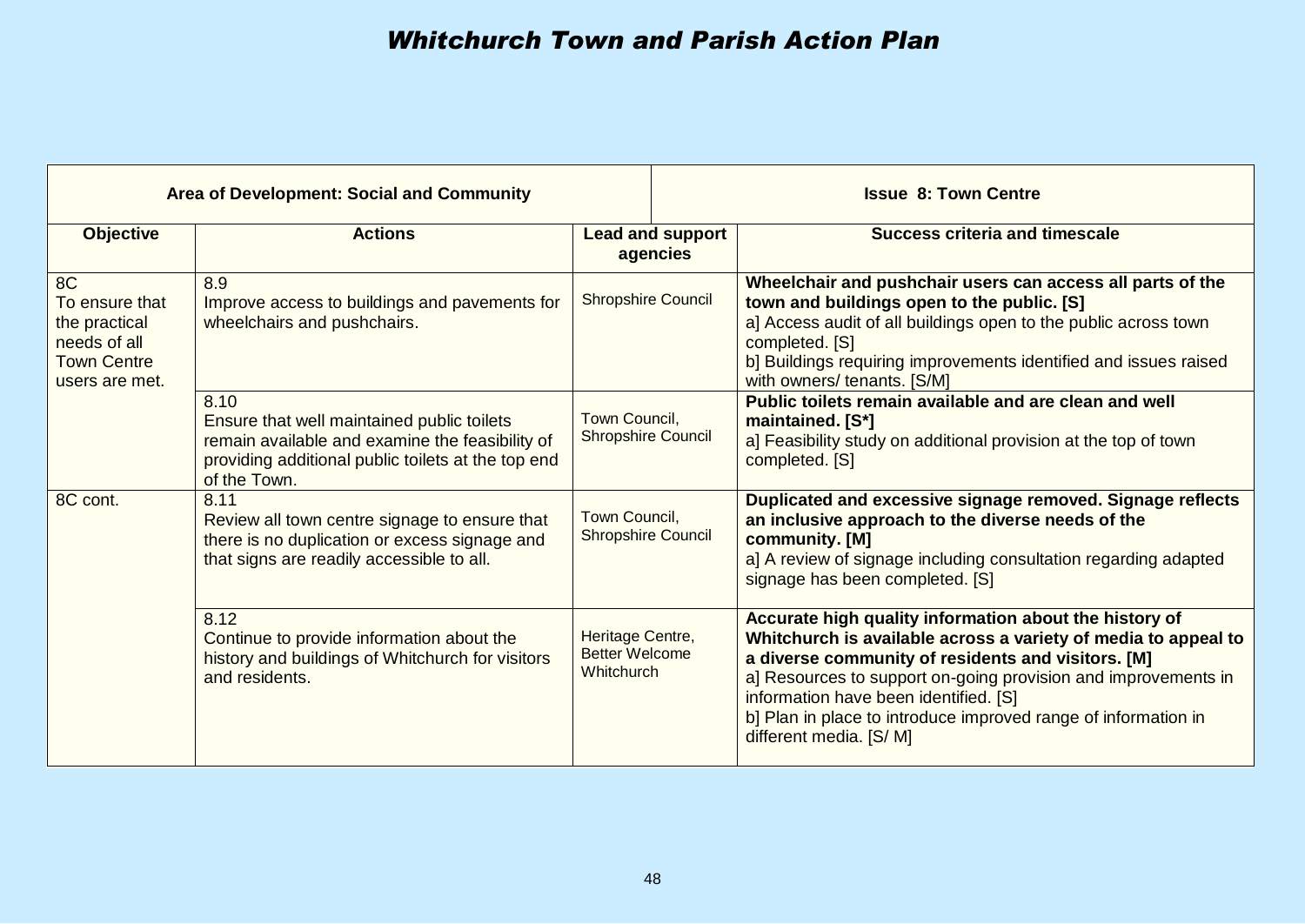| Area of Development: Social and Community                                                                                      |                                                                                                                                                                                  |                                                                 | <b>Issue 9: Protection of the Historic Buildings and Artefacts</b><br>associated with the Town                                                                                                                                                                                                                                                                                                        |  |  |
|--------------------------------------------------------------------------------------------------------------------------------|----------------------------------------------------------------------------------------------------------------------------------------------------------------------------------|-----------------------------------------------------------------|-------------------------------------------------------------------------------------------------------------------------------------------------------------------------------------------------------------------------------------------------------------------------------------------------------------------------------------------------------------------------------------------------------|--|--|
| <b>Objective</b>                                                                                                               | <b>Actions</b>                                                                                                                                                                   | <b>Lead and support</b><br>agencies                             | <b>Success criteria and timescale</b>                                                                                                                                                                                                                                                                                                                                                                 |  |  |
| <b>9A</b><br>To ensure that<br>the Heritage<br>Centre develops<br>as a high quality<br>and fully<br>functional Town<br>museum. | 9.1<br>Develop the recently fully accredited Heritage<br>Centre into a working Town Museum for the<br>use of local people and as a tourist attraction.                           | <b>Town Council</b><br>Friends of<br><b>Whitchurch Heritage</b> | The Town Museum is fully developed with increased use by<br>local people and by visitors. [M]<br>a] A vision and plan for the development of the museum has been<br>agreed and shared with the community. [S]<br>b] All appropriate artefacts associated with the town have been<br>identified and are accessible. [S/M]                                                                              |  |  |
| <b>9B</b><br>To protect,<br>maintain and<br>celebrate the<br>unique built                                                      | 9.2<br>Research good practice in relation to the<br>improvement of historic towns and apply some<br>of these practices to Whitchurch.                                            | <b>Town Council</b><br><b>Shropshire Council</b>                | The unique built environment of Whitchurch is fully<br>recognised and celebrated. [M]<br>a] Best practice in improvement strategies has been identified.<br>$\mathsf{IS}^*$<br>b] Best practice has been applied to Whitchurch. [S/M/L]                                                                                                                                                               |  |  |
| environment of<br>Whitchurch                                                                                                   | 9.3<br>Develop a scheme for the improvement of the<br>buildings in the Town centre and their<br>continued good maintenance so that they are<br>preserved for future generations. | Town Council,<br><b>Shropshire Council</b>                      | The buildings of the Town are preserved in good order for<br>future generations. [M]<br>a] A survey of the condition of historic Town properties has been<br>completed. [S]<br>b] Buildings in good condition and those needing maintenance<br>have been identified, [S]<br>c] Funding streams for improvements have been identified.<br>[S/M/L]<br>d] Scheme has been devised and implemented. [M/L] |  |  |
|                                                                                                                                | 9.4<br>Investigate the re-launch of the Civic Society.                                                                                                                           | Town Council,<br>interested members<br>of the community         | Civic Society is holding regular meetings and is consulted on<br>issues relating to the historic market town. [M]<br>a] Interested adults and young people identified. [S]<br>b] Publicity has stimulated interest. [S]<br>c] Public meeting has been held to set up Civic Society. [S]                                                                                                               |  |  |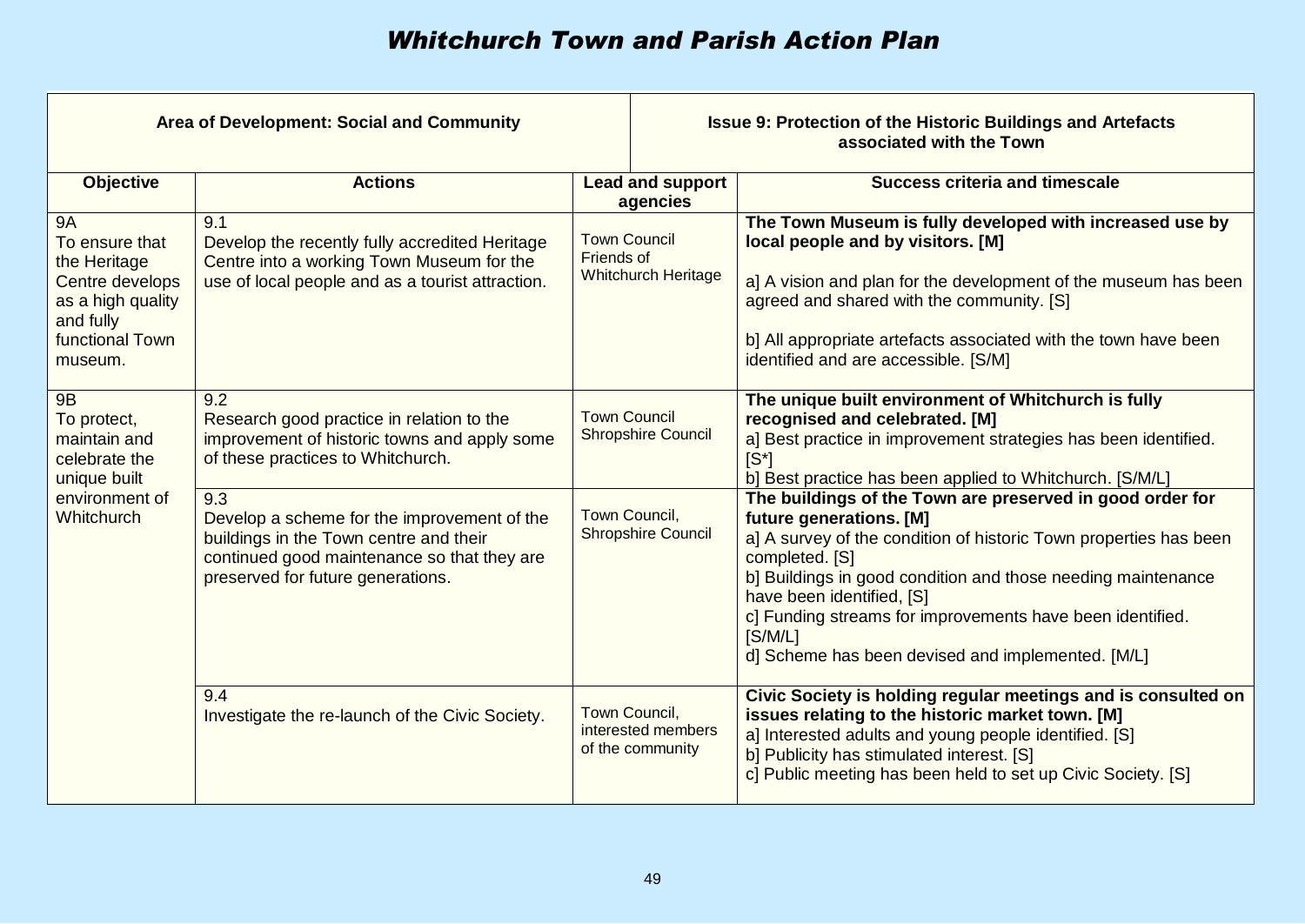| Area of Development: Social and Community                                                          |                                                                                                                                                                              |                                                                                                                                                           | <b>Issue 10: Provision for Older People</b><br><b>Issue 11: Medical Provision</b> |                                                                                                                                                                       |  |
|----------------------------------------------------------------------------------------------------|------------------------------------------------------------------------------------------------------------------------------------------------------------------------------|-----------------------------------------------------------------------------------------------------------------------------------------------------------|-----------------------------------------------------------------------------------|-----------------------------------------------------------------------------------------------------------------------------------------------------------------------|--|
| <b>Objective</b>                                                                                   | <b>Actions</b>                                                                                                                                                               | <b>Lead and support</b><br>agencies                                                                                                                       |                                                                                   | <b>Success criteria and timescale</b>                                                                                                                                 |  |
| 10.<br>To ensure that<br>all the needs of<br>older people are<br>met within the<br>Whitchurch area | 10.1<br>Lobby for continued and improved provision of<br>medical facilities and services for the elderly, to<br>include appropriate respite care, in the<br>Whitchurch area. | <b>Primary Care Trust,</b><br>Shropshire Council,<br><b>Town Council, Senior</b><br>Citizens Forum,<br>families, Friends of<br><b>Whitchurch Hospital</b> |                                                                                   | Older people are able to access in the Whitchurch area a full<br>range of medical facilities and services, including respite<br>care, appropriate to their needs. [M] |  |
|                                                                                                    | 10.2<br>Ensure that there is an adequate choice of<br>housing that meets the needs and wishes of<br>the increasing numbers of older people.                                  | Forum                                                                                                                                                     | Shropshire Council,<br><b>Senior Citizens</b>                                     | There is a good choice of housing that meets the needs and<br>wishes of older people. [M]                                                                             |  |

| 11.<br>To ensure that<br>medical and care<br>services for the<br>whole<br>community are<br>retained and<br>developed<br>through<br>Whitchurch | 11.1<br>Ensure the retention and development of<br>Whitchurch Community Hospital and all its<br>facilities and services including provision for<br>telemedicine.<br>of Whitchurch<br>Town Council. | <b>Primary Care Trust,</b><br>Shropshire Council,<br>GPs and hospital<br>managers, Friends<br>Hospital, individuals<br>with support from | <b>Excellent medical and care services for the whole community</b><br>are provided locally. [M]<br>Whitchurch hospital is an outstanding example of a modern<br>community hospital. [L]<br>a] The facilities and services at Whitchurch community hospital<br>continue to be developed and updated to take advantage of<br>advances in modern medical practice. [S/M/L] |
|-----------------------------------------------------------------------------------------------------------------------------------------------|----------------------------------------------------------------------------------------------------------------------------------------------------------------------------------------------------|------------------------------------------------------------------------------------------------------------------------------------------|-------------------------------------------------------------------------------------------------------------------------------------------------------------------------------------------------------------------------------------------------------------------------------------------------------------------------------------------------------------------------|
| Community<br>hospital and GP<br>practices.                                                                                                    | 11.2<br>Lobby for more clinics to be held at Whitchurch<br><b>Community Hospital.</b>                                                                                                              |                                                                                                                                          | b] The number and variety of clinics held at Whitchurch hospital<br>has increased. [M/L]                                                                                                                                                                                                                                                                                |
|                                                                                                                                               | 11.3<br>Ensure that the option of care and treatment at<br>home, including palliative and end of life care,<br>is delivered from a local base.                                                     |                                                                                                                                          | c] The choice of high quality home care and treatment is available<br>from a local base for all patients including those requiring<br>palliative and end of life care. [S/M/L]                                                                                                                                                                                          |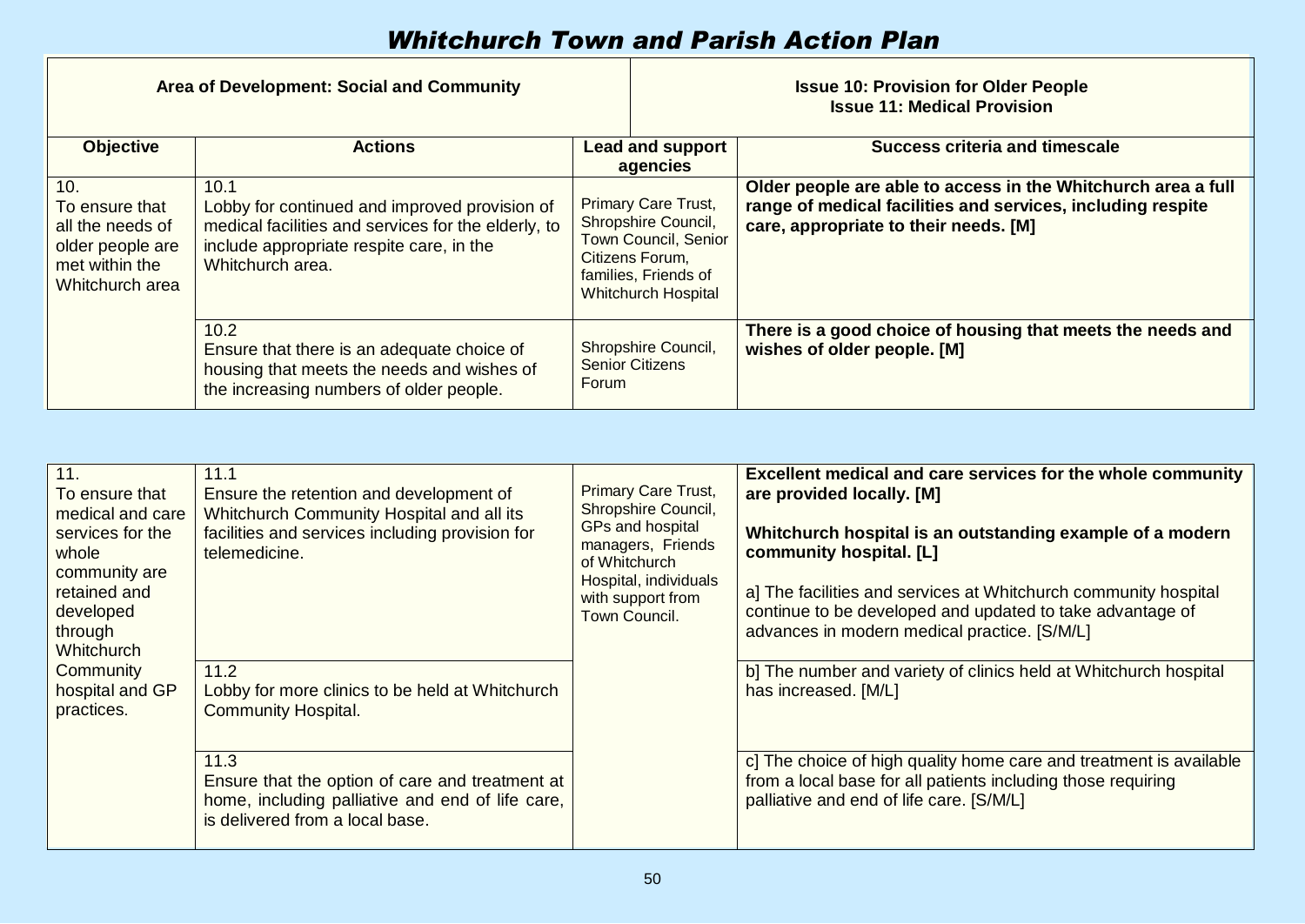| Area of Development: Social and Community                                                                                                                                                        |                                                                                                                               |                                                                                                                                                                  | <b>Issue 12: Community Safety</b>                                                                                                                                                                                                                            |  |  |
|--------------------------------------------------------------------------------------------------------------------------------------------------------------------------------------------------|-------------------------------------------------------------------------------------------------------------------------------|------------------------------------------------------------------------------------------------------------------------------------------------------------------|--------------------------------------------------------------------------------------------------------------------------------------------------------------------------------------------------------------------------------------------------------------|--|--|
| <b>Objective</b>                                                                                                                                                                                 | <b>Actions</b>                                                                                                                | <b>Lead and support</b><br>agencies                                                                                                                              | <b>Success criteria and timescale</b>                                                                                                                                                                                                                        |  |  |
| 12.<br>To ensure that<br>Whitchurch<br>remains a safe<br>place in which to                                                                                                                       | 12.1<br>Maintain a high positive profile for the local<br>Police.                                                             | <b>Town Council</b><br><b>Police</b>                                                                                                                             | The whole Community knows its Police and Community<br><b>Support Officers. [S]</b><br>a] PACT meetings well publicised and well attended. [S/M/L]<br>b] Police continue to be engaged in a wide range of community<br>events. [S/M/L]                        |  |  |
| live.                                                                                                                                                                                            | 12.2<br>Examine all possibilities to increase the<br>numbers of Police 'on the beat'.                                         | Town Council, local<br>Policing Inspector                                                                                                                        | There is an increase in visible police 'on the beat'. [M]<br>a] Town Council and Policing Inspector have met and examined<br>the issue. [S]                                                                                                                  |  |  |
|                                                                                                                                                                                                  | 12.3<br>Create a culture in Whitchurch whereby<br>community members feel comfortable in<br>challenging anti-social behaviour. | Town Council,<br>Police, community<br>groups, Chamber of<br>Trade, schools,<br>parents                                                                           | People feel safe in Whitchurch. [M]<br>a] Positive behaviours which enhance social cohesion are<br>encouraged and promoted. [S/M/L]<br>b] Safe methods for challenging anti-social behaviour are widely<br>promoted to all sectors of the community. [S/M/L] |  |  |
| 12.4<br>Police, Shropshire<br>Address any problems arising from groups<br>Council,<br>forming outside public houses and on the White<br>supermarkets,<br><b>Lion Meadow</b><br>licensed premises |                                                                                                                               | c] Licensed premises provide off-street areas for smokers. [S]<br>d] Alternative meeting places to the White Lion Meadow available<br>for young people. [M]      |                                                                                                                                                                                                                                                              |  |  |
|                                                                                                                                                                                                  | 12.5<br>Explore means of increasing community<br>awareness of issues of safety through<br>improved provision of information.  | Police, Shropshire<br>Partnership,<br>Whitchurch Gossip,<br>Whitchurch Herald,<br>schools, youth<br>groups, other<br>community groups,<br>Neighbourhood<br>Watch | e] Information about issues of community safety is freely and<br>widely available. [S/M/L]                                                                                                                                                                   |  |  |
|                                                                                                                                                                                                  | 12.6<br>Maintain high quality CCTV coverage.                                                                                  | Shropshire<br>Partnership, Town<br>Council, Police                                                                                                               | f] High quality CCTV is in place, is well maintained and is<br>effective. [S/M]                                                                                                                                                                              |  |  |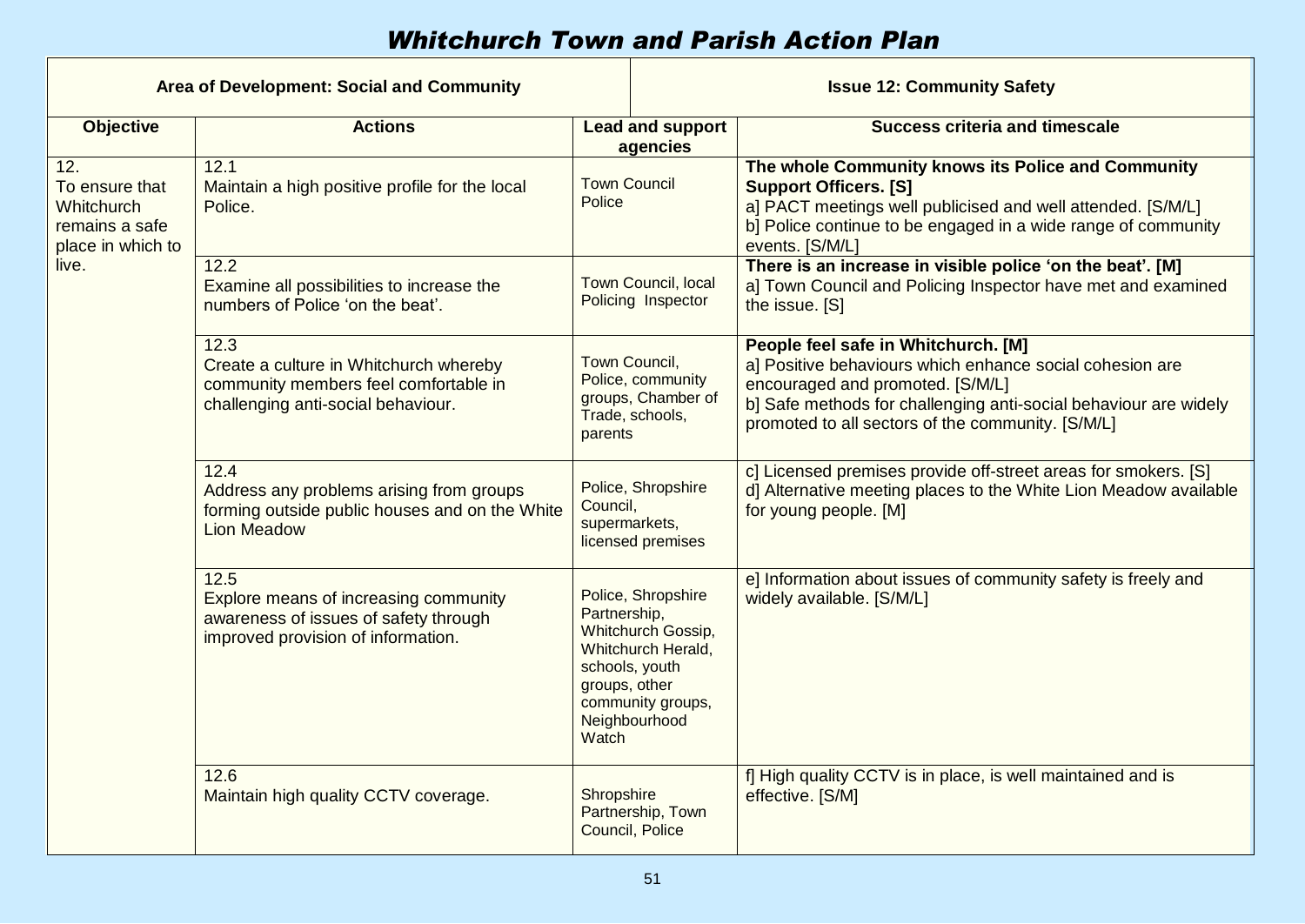| Area of Development: Social and Community                                                                    |                                                                                                                                                                                                                                                                                                                                                                                                                                                                 |                                                                                                                                                                                                       |                                                             | <b>Issues 13 and 14: Community Information and Community Events</b>                                                                                                                                                                                                                                                                                    |
|--------------------------------------------------------------------------------------------------------------|-----------------------------------------------------------------------------------------------------------------------------------------------------------------------------------------------------------------------------------------------------------------------------------------------------------------------------------------------------------------------------------------------------------------------------------------------------------------|-------------------------------------------------------------------------------------------------------------------------------------------------------------------------------------------------------|-------------------------------------------------------------|--------------------------------------------------------------------------------------------------------------------------------------------------------------------------------------------------------------------------------------------------------------------------------------------------------------------------------------------------------|
| <b>Objective</b>                                                                                             | <b>Actions</b>                                                                                                                                                                                                                                                                                                                                                                                                                                                  |                                                                                                                                                                                                       | <b>Lead and support</b><br>agencies                         | <b>Success criteria and timescale</b>                                                                                                                                                                                                                                                                                                                  |
| 13 and 14.<br>To improve the<br>coordination of.<br>and access to,<br>community<br>information and<br>events | 13.1<br>Create and maintain a new high quality<br>overarching website for Whitchurch Shropshire<br>with links to all other relevant websites.                                                                                                                                                                                                                                                                                                                   | <b>Town Council</b><br>webmasters<br>Town Council,<br><b>Whitchurch Town</b><br>and Parish Plan<br>[WTPP] Steering<br>Committee all<br>community<br>organisations and<br>clubs<br><b>Town Council</b> |                                                             | The Whitchurch Shropshire website provides high quality, up<br>to date and well linked information promoting a positive<br>image of Whitchurch. [S]<br>a] A meeting has taken place between interested parties and has<br>agreed the name and format of the website. [S*]<br>b] Resources have been identified to support website<br>development. [S*] |
|                                                                                                              | 13.2<br>Bring together events organisers to share<br>expertise and good practice and to establish a<br>regularly updated diary of all events taking<br>place in the Town to be available for wider<br>public dissemination.<br>Explore the possibilities of:<br>equipment sharing;<br>central purchase and storage;<br>single insurance cover for a number of events;<br>linking events;<br>establishing a list of people who would like to<br>help with events |                                                                                                                                                                                                       |                                                             | Expertise and good practice in events organisation are being<br>shared. [S/M]<br>Regularly updated diary of all events is available for public<br>use. [S*]<br>Meetings of events organisers have taken place. Cooperative<br>working practices adopted. [S]                                                                                           |
|                                                                                                              | 13.3<br>Investigate the possibility of appointing a part-<br>time coordinator to bring together, keep up-to-<br>date and publicise all community information<br>about services, contact details for clubs and<br>organisations, and events.                                                                                                                                                                                                                     |                                                                                                                                                                                                       |                                                             | Community information about services, contact details and<br>events is well coordinated and up to date. [S]                                                                                                                                                                                                                                            |
|                                                                                                              | 14.0<br>Investigate the possibility of organising those<br>events enjoying strong support from the<br>community - Food Festival, Town Fête,<br>Fireworks, Carnival, Festival of Music,<br>Community sporting events.                                                                                                                                                                                                                                            | Town Council,<br>WTPP, Talbot<br>groups                                                                                                                                                               | Theatre, Chamber of<br>Trade, interested<br>individuals and | A range of special events takes place throughout the year.<br>[M]<br>Initial meeting between all interested bodies has taken place. [S]                                                                                                                                                                                                                |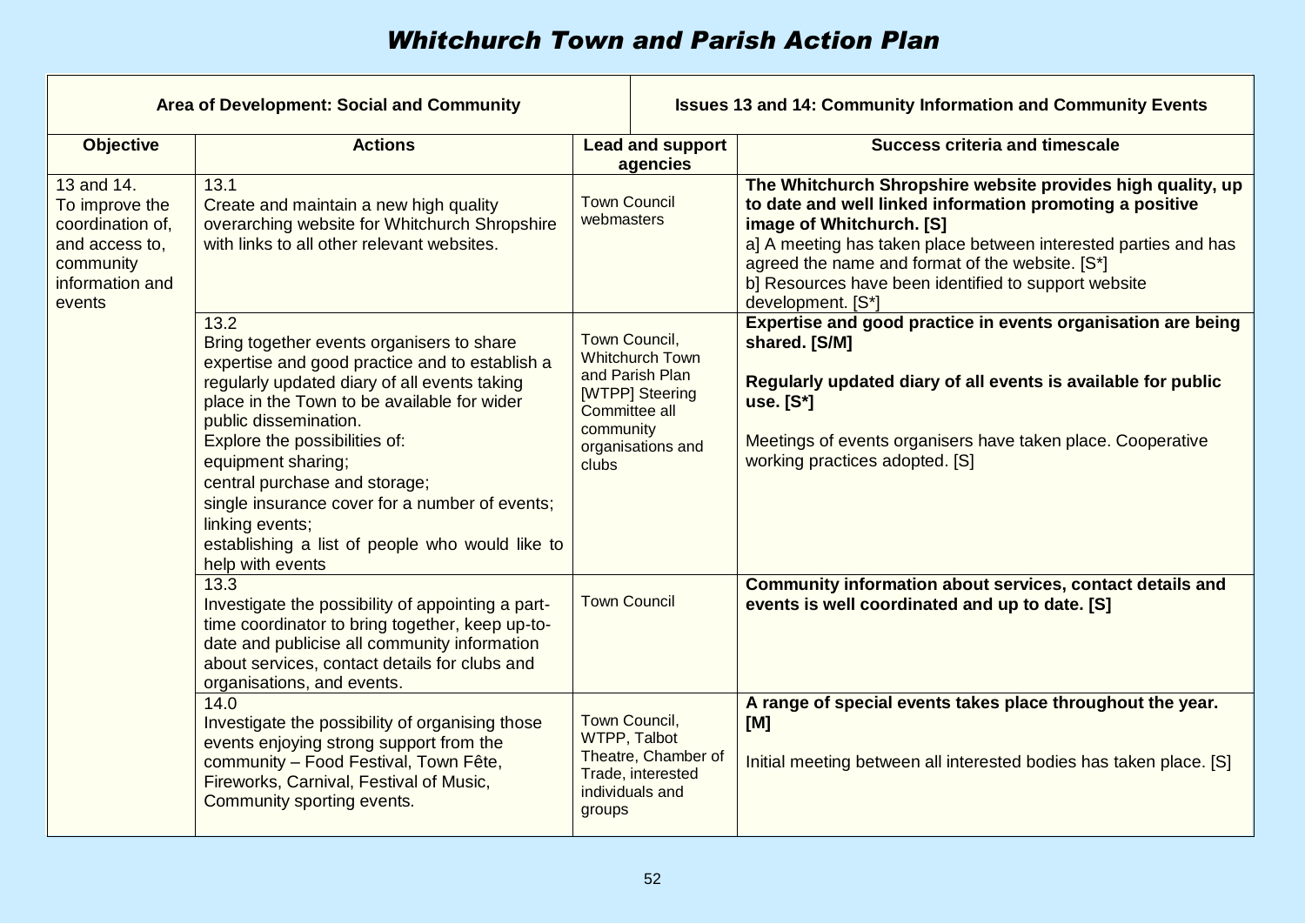| <b>Area of Development: Environment</b>                                                                                                    |                                                                                                                                                                                                                     |                                                                         | <b>Issue 15: Canal and Country Park</b> |                                                                                                                                                                                                                               |
|--------------------------------------------------------------------------------------------------------------------------------------------|---------------------------------------------------------------------------------------------------------------------------------------------------------------------------------------------------------------------|-------------------------------------------------------------------------|-----------------------------------------|-------------------------------------------------------------------------------------------------------------------------------------------------------------------------------------------------------------------------------|
| <b>Objective</b>                                                                                                                           | <b>Actions</b>                                                                                                                                                                                                      |                                                                         | <b>Lead and support</b><br>agencies     | <b>Success criteria and timescale</b>                                                                                                                                                                                         |
| 15.<br>To develop the<br>Canal and<br><b>Country Park as</b><br>an asset and<br>amenity for<br>Whitchurch<br>residents and for<br>visitors | 15.1<br>Develop the Canal towards the Town.                                                                                                                                                                         | <b>Waterways Trust</b><br><b>Town Council</b>                           |                                         | <b>Construction of an extension to the Canal has been</b><br>completed. [L]<br>a] Plan for canal extension agreed. [S]<br>b] Planning application made. [S]                                                                   |
|                                                                                                                                            | 15.2<br>Explore the use of the Canal and Country<br>Park for other outdoor activities.                                                                                                                              | Shropshire Council,<br><b>Whitchurch Waterway</b><br><b>Trust</b>       |                                         | Agreed plan in place and new uses available. [M]<br>Plan has been agreed between the interested groups and local<br>residents regarding the future uses of the Country Park. [S]                                              |
|                                                                                                                                            | 15.3<br>Create a scheme to improve the management<br>of the Country Park and its associated paths.                                                                                                                  | <b>Shropshire Council</b><br><b>Whitchurch Waterway</b><br><b>Trust</b> |                                         | The Country Park and its associated paths are well managed<br>and maintained. [M]                                                                                                                                             |
|                                                                                                                                            | 15.4<br>Ensure that the Whitchurch end of the<br>Sandstone Trail is fully maintained.                                                                                                                               | <b>Whitchurch Waterway</b><br>Trust, Shropshire<br>Council              |                                         | The Whitchurch section of the Sandstone Trail is fully<br>maintained. [S]<br>a] Shropshire Council has agreed to assume responsibility. [S]<br>b] Provision is made to ensure the Trail is well maintained. [S]               |
|                                                                                                                                            | 15.5<br>Complete the scheme for publicity and<br>signposting associated with the Canal and<br>Country Park to enhance its use as a green<br>corridor from the Town to the canal for both<br>residents and visitors. | <b>Whitchurch Waterway</b><br><b>Trust</b><br><b>Shropshire Council</b> |                                         | Signposting and interpretation is improved. [S]<br>Whitchurch Waterway Trust has implemented their scheme. [S]                                                                                                                |
|                                                                                                                                            | 15.6<br>Establish liaison with the Whitchurch Branch<br>of the Wildlife Trust over Greenfields Nature<br>Reserve and with the Meres and Mosses HLF<br>Landscape Partnership Scheme.                                 | <b>Whitchurch Waterway</b><br>Trust, Shropshire<br>Council              |                                         | Liaison between the groups has produced a coordinated<br>approach to the successful management of the Canal and<br><b>Country Park. [S]</b><br>Meetings have taken place and productive working practices<br>established. [S] |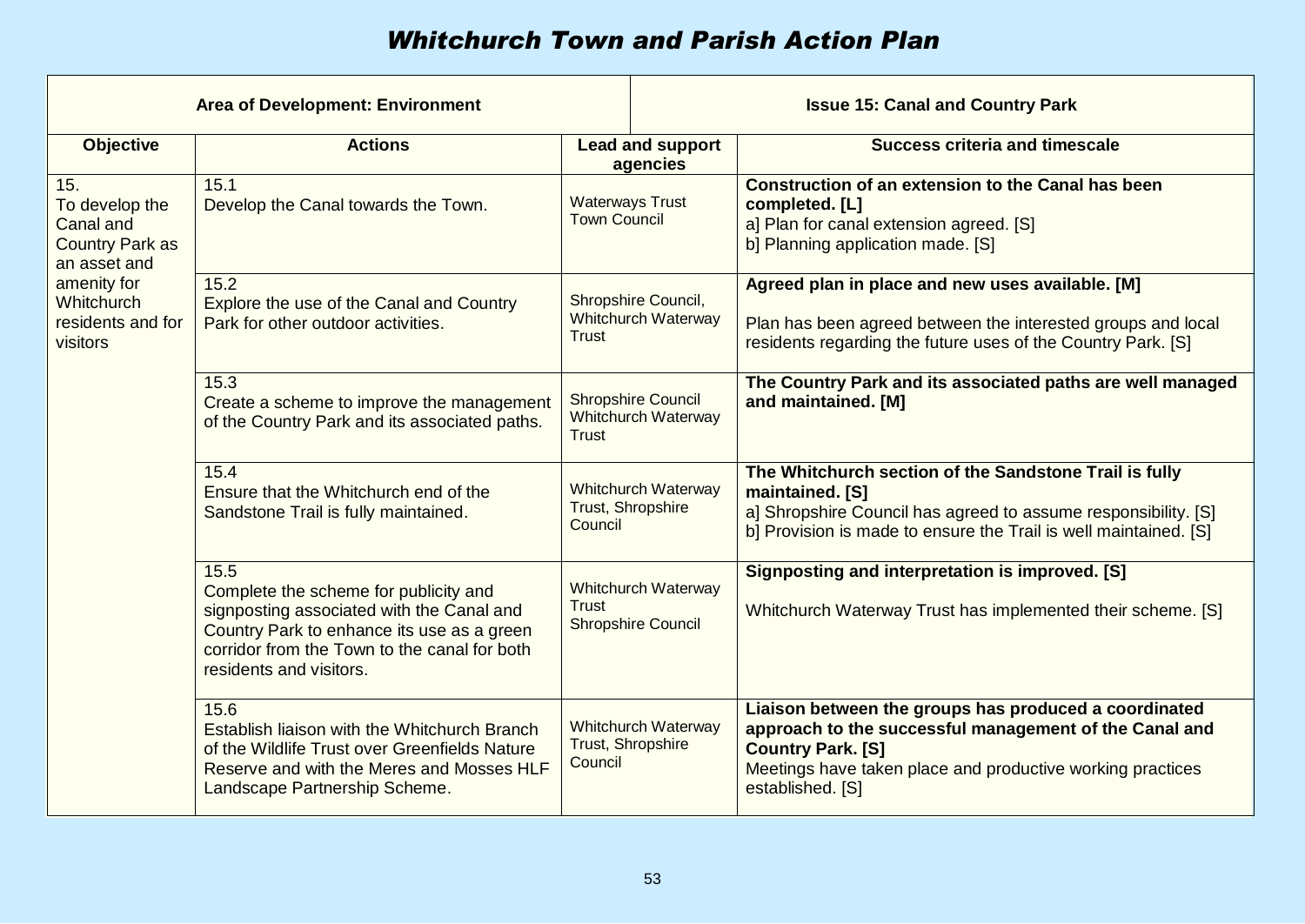| <b>Area of Development: Environment</b>                                                                                                                                                                                                                              |                                                                                                                                                                                                                                                                                                        |                                                                                                                                                                                                                                          | <b>Issue 16: The Environment</b>             |                                                                                                                                                                                                                                                                                                                                                                       |  |
|----------------------------------------------------------------------------------------------------------------------------------------------------------------------------------------------------------------------------------------------------------------------|--------------------------------------------------------------------------------------------------------------------------------------------------------------------------------------------------------------------------------------------------------------------------------------------------------|------------------------------------------------------------------------------------------------------------------------------------------------------------------------------------------------------------------------------------------|----------------------------------------------|-----------------------------------------------------------------------------------------------------------------------------------------------------------------------------------------------------------------------------------------------------------------------------------------------------------------------------------------------------------------------|--|
| <b>Objective</b>                                                                                                                                                                                                                                                     | <b>Actions</b>                                                                                                                                                                                                                                                                                         |                                                                                                                                                                                                                                          | <b>Lead and support</b><br>agencies          | <b>Success criteria and timescale</b>                                                                                                                                                                                                                                                                                                                                 |  |
| <b>16A</b><br>16.1<br>To ensure the<br>In consultation with relevant groups and<br>individuals develop a cohesive and<br>maintenance,<br>sustainable strategy for environmental issues<br>improvement<br>in the Town and Parish.<br>and protection of<br>the natural |                                                                                                                                                                                                                                                                                                        | Town Council,                                                                                                                                                                                                                            |                                              | Whitchurch has its own environmental strategy. [S]<br>Environmental forum established to support Town Council and<br>coordinate action. [S*]                                                                                                                                                                                                                          |  |
| environment and<br>access to it                                                                                                                                                                                                                                      | 16.2<br>Ensure that the views of interest groups and<br>individuals associated with protection of the<br>environment are fully considered in planning<br>decisions relating to Whitchurch to make sure<br>that future developments do not encroach on<br>environmentally valuable and sensitive sites. | <b>Town Council</b><br><b>Shropshire Unitary</b><br>Councillors,<br><b>Shropshire Council</b><br>Shropshire Wildlife<br>Trust project leader<br>Whitchurch branch of<br>Shropshire Wildlife<br>Trust supported by<br><b>Town Council</b> |                                              | Protection of the environment is full considered in planning<br>decisions related to Whitchurch. [S]<br>a] Town Council always considers the environment when<br>commenting on planning applications and consults the<br>environmental forum. [S/M/L]<br>b] Planning Authority is aware that protection of the environment<br>is a priority issue in Whitchurch. [S*] |  |
|                                                                                                                                                                                                                                                                      | 16.3<br>Support the initiatives proposed through the<br>Lottery funded Meres and Mosses Action Plan<br>and ensure good liaison and partnership<br>working.                                                                                                                                             |                                                                                                                                                                                                                                          |                                              | The Meres and Mosses Action Plan is fully implemented. [L]<br>Whitchurch has benefited from working in partnership with the<br>Meres and Mosses Action Plan. [S/M/L]                                                                                                                                                                                                  |  |
|                                                                                                                                                                                                                                                                      | 16.4<br>Use information obtained through surveying<br>and mapping of the Parish to enable the<br>development of more green corridors to<br>support wild life.                                                                                                                                          |                                                                                                                                                                                                                                          |                                              | Existing green corridors remain protected and new areas<br>have been created. [M]<br>Survey completed and map produced. [S/M]                                                                                                                                                                                                                                         |  |
|                                                                                                                                                                                                                                                                      | 16.5<br>Increase the planting of trees and hedges to<br>support wildlife. Engage with local farmers to<br>encourage environmentally friendly<br>approaches to their management of<br>hedgerows and trees.                                                                                              | Council, farmers                                                                                                                                                                                                                         | Town Council, Wildlife<br>Groups, Shropshire | There are more healthy hedgerows and trees in the Parish. [M/L]<br>a] The whole community including local farmers involved in tree<br>planting schemes. [S/M/L]<br>b] There is an environmentally friendly approach to the<br>management of hedgerows. [S/M/L]                                                                                                        |  |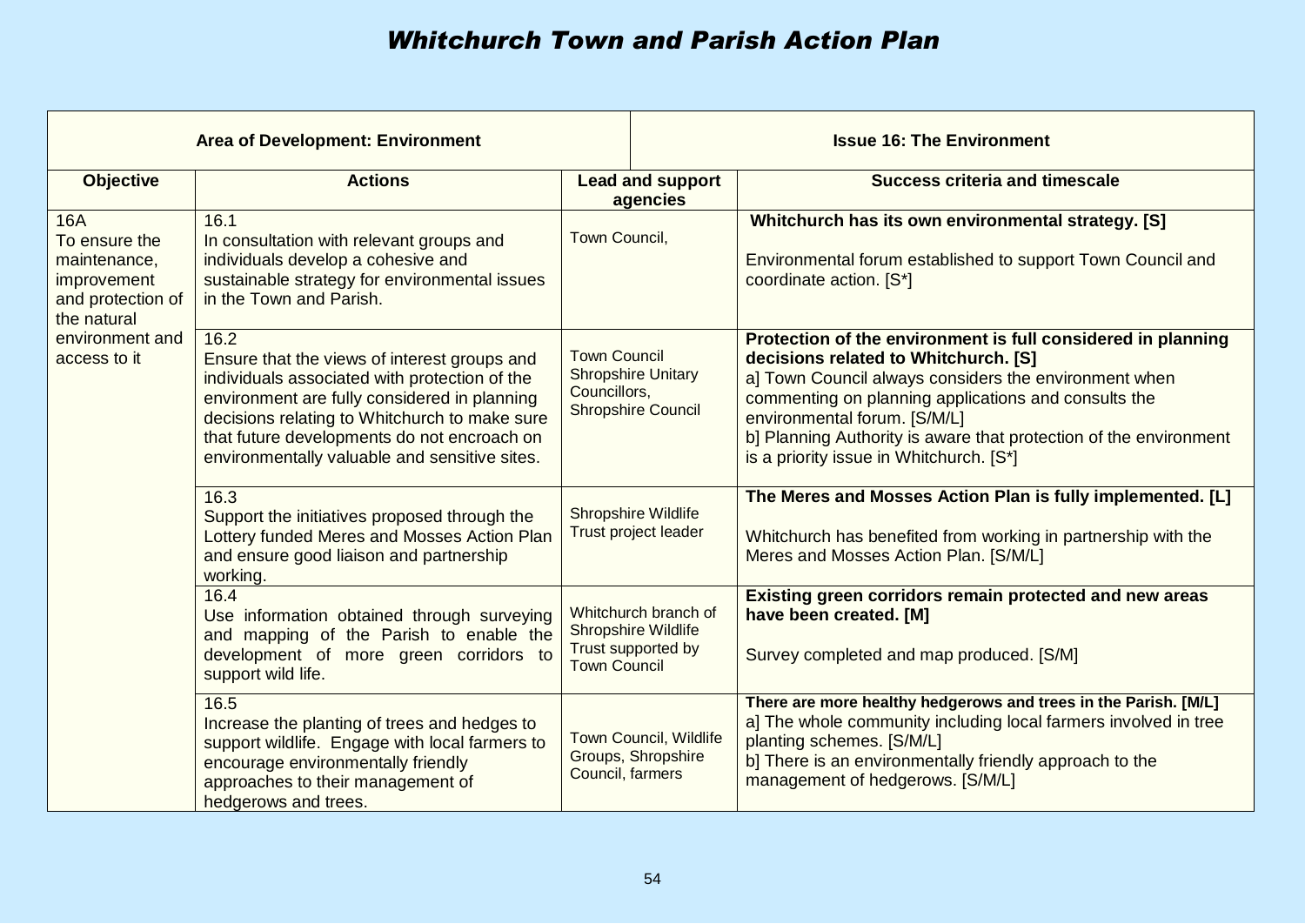| <b>Area of Development: Environment</b>                                                                     |                                                                                                                                                                                                                                                      |                                                                                                                                                                   | <b>Issue 16: The Environment</b>                                                                                                                                                                                                                    |  |
|-------------------------------------------------------------------------------------------------------------|------------------------------------------------------------------------------------------------------------------------------------------------------------------------------------------------------------------------------------------------------|-------------------------------------------------------------------------------------------------------------------------------------------------------------------|-----------------------------------------------------------------------------------------------------------------------------------------------------------------------------------------------------------------------------------------------------|--|
| <b>Objective</b>                                                                                            | <b>Actions</b>                                                                                                                                                                                                                                       | <b>Lead and support</b><br>agencies                                                                                                                               | <b>Success criteria and timescale</b>                                                                                                                                                                                                               |  |
| 16A contd.<br>To ensure the<br>maintenance,<br>improvement<br>and protection of<br>the natural              | 16.6<br>Improve the appearance of the approaches<br>into the town, including the roundabouts on<br>the bypass and the industrial estates. Seek<br>sustainable sponsorship for improving traffic<br>islands.                                          | Shropshire Council,<br>Town Council, Better<br><b>Welcome Whitchurch</b><br>local business                                                                        | All approaches to the Town are attractive and well managed.<br>[M]<br>a] Options for enhancing the appearance of traffic islands have<br>been fully explore. [S/M]<br>b] The best options have been implemented. [S/M]                              |  |
| environment and<br>access to it                                                                             | 16.7<br>Initiate an anti-litter campaign to educate and<br>involve the whole community with the aim of<br>making Whitchurch a litter free Town and<br>Parish.                                                                                        | Town Council,<br>schools, organisations,<br>community                                                                                                             | Whitchurch Town and Parish is litter free. [S*]<br>a] Keep Whitchurch Tidy group established. [S]<br>b] Anti- litter campaign evident across the Town and Parish.<br>[S/M/L]<br>c] Highways Authority ensures road verges free from litter. [S/M/L] |  |
| <b>16B</b><br>To increase<br>usage and<br>appreciation of<br>the natural<br>environment by<br>residents and | 16.8<br>Shropshire Council, with local farmers and<br>community action, work to protect and<br>improve the footpaths of the area to maintain<br>rights of way for regular access and use by<br>residents and to enhance the promotion of<br>tourism. | <b>Shropshire Council</b><br>supported by<br>Whitchurch Walkers,<br><b>Parish Path</b><br>Partnership, farmers,<br><b>Tourist Centre</b>                          | All footpaths in the Parish well maintained and accessible.<br>[M]                                                                                                                                                                                  |  |
| visitors                                                                                                    | 16.9<br><b>Tourist Information</b><br>Centre [TIC] supported<br>Produce an easy to understand map of the<br>by Town Council,<br>footpaths in the Parish.<br>individuals, Whitchurch<br>Walkers                                                       |                                                                                                                                                                   | Easy to understand map of footpaths in the Parish has been<br>produced. [S]                                                                                                                                                                         |  |
|                                                                                                             | 16.10<br>Develop and distribute materials to encourage<br>canal users to explore wildlife areas with<br>access from the canal.                                                                                                                       | <b>Tourist Information</b><br>Centre, Whitchurch<br>Waterway Trust,<br><b>British Waterways</b>                                                                   | Greater numbers of canal users access wildlife areas in the Parish.<br>[M]                                                                                                                                                                          |  |
|                                                                                                             | 16.11<br>Initiate a "Walkers are Welcome" weekend<br>event in Whitchurch which would benefit<br>businesses in the town.                                                                                                                              | <b>Tourist Information</b><br>Centre, Town Council,<br>local Tourism<br>development group,<br>Chamber of Trade,<br>local businesses,<br><b>Whitchurch Walkers</b> | Walkers are Welcome Weekends take place in Whitchurch. [M]<br>Group established to initiate project. [S/M]                                                                                                                                          |  |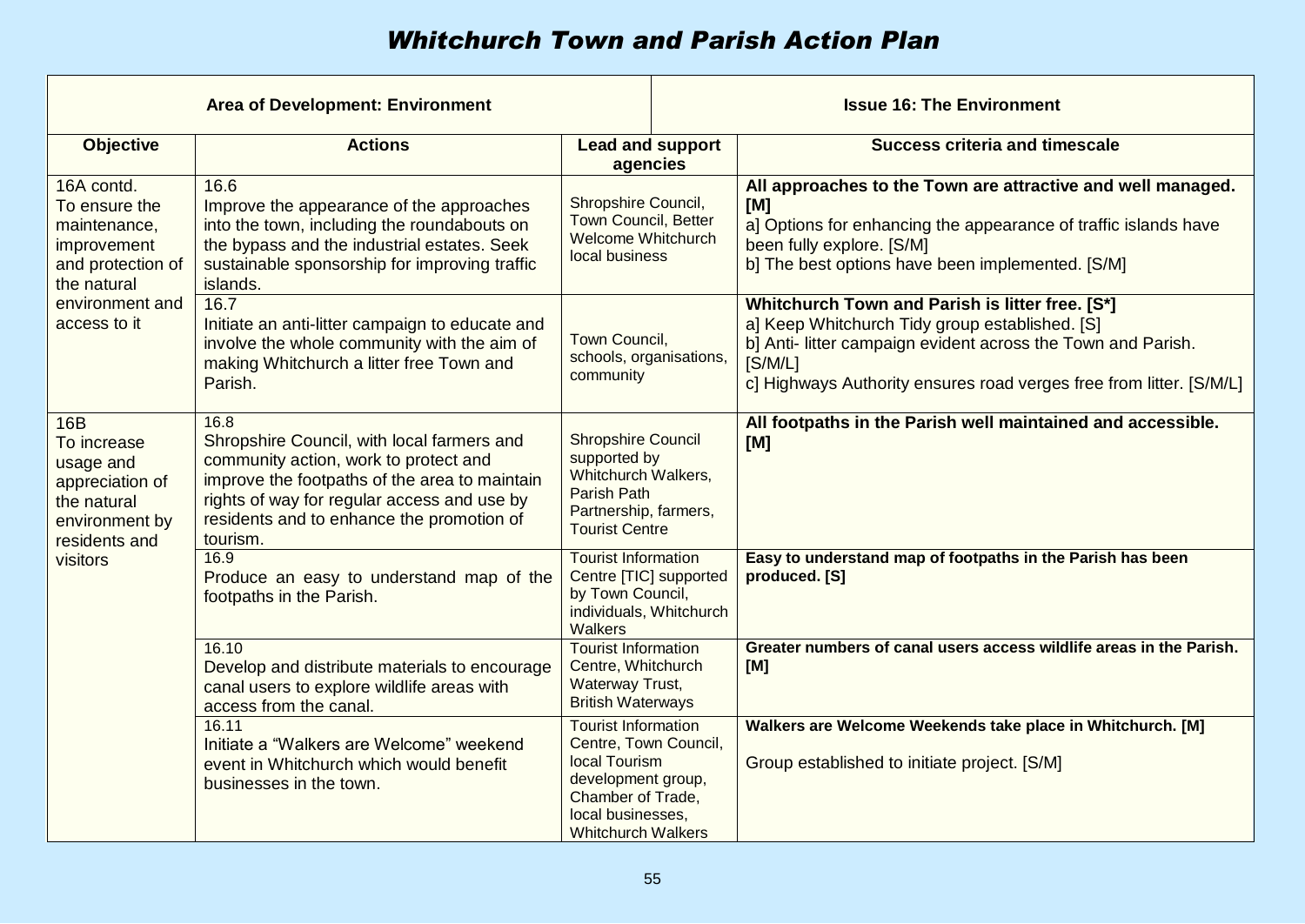|                                                                       | <b>Area of Development: Environment</b>                                                                             |                           |                                     | <b>Issue 16: The Environment</b>                                                |
|-----------------------------------------------------------------------|---------------------------------------------------------------------------------------------------------------------|---------------------------|-------------------------------------|---------------------------------------------------------------------------------|
| <b>Objective</b>                                                      | <b>Actions</b>                                                                                                      |                           | <b>Lead and support</b><br>agencies | <b>Success criteria and timescale</b>                                           |
| 16C<br>To ensure that<br>the demand for<br>allotment space<br>is met. | 16.12<br>Shropshire Council to meet its statutory<br>obligation to provide allotment space to meet<br>local demand. | <b>Shropshire Council</b> |                                     | Shropshire Council has provided enough allotments to meet local<br>demand. [S*] |

| <b>Area of Development: Transport</b>                                                                                         |                                                                                                                                                        |                                                                                                      | <b>Issue 17: Transport</b>                                |                                                                                                   |  |
|-------------------------------------------------------------------------------------------------------------------------------|--------------------------------------------------------------------------------------------------------------------------------------------------------|------------------------------------------------------------------------------------------------------|-----------------------------------------------------------|---------------------------------------------------------------------------------------------------|--|
| <b>Objective</b>                                                                                                              | <b>Actions</b>                                                                                                                                         | <b>Lead and support</b><br>agencies                                                                  |                                                           | <b>Success criteria and timescale</b>                                                             |  |
| 17.<br>To ensure that<br>all transport<br>services meet                                                                       | 17.1<br>Use the Town Plan Survey and other<br>sources to develop a Local Transport<br>Strategy for Whitchurch.                                         | <b>Town Council</b>                                                                                  |                                                           | A concise local transport strategy for Whitchurch in place.<br>[S]                                |  |
| the needs of all<br>Whitchurch<br>residents                                                                                   | 17.2<br>Encourage the provider of the town bus<br>service to include more areas of Whitchurch.                                                         | Town Council,<br><b>Shropshire Council</b>                                                           |                                                           | More areas of Whitchurch covered by town bus service. [M]                                         |  |
| 17.3<br>Town Council,<br>Lobby for better bus connections between<br><b>Shropshire Council</b><br>Whitchurch and other towns. |                                                                                                                                                        |                                                                                                      | Whitchurch is better connected by bus to other towns. [M] |                                                                                                   |  |
|                                                                                                                               | 17.4<br>Work with local train companies to improve<br>the frequency and regularity of both north<br>and southbound services stopping at<br>Whitchurch. | <b>Town Council, Crewe</b><br>and Shrewsbury<br><b>Railway Passenger</b><br>Association, Individuals |                                                           | Frequency and regularity of both north and southbound<br>services at Whitchurch has improved. [S] |  |
|                                                                                                                               | 17.5<br>Continue to press for improved access for all<br>to both station platforms.                                                                    | <b>Town Council &amp;</b><br><b>Shropshire Council</b><br><b>Arriva Trains</b>                       |                                                           | All users able to access both station platforms. [M]                                              |  |
|                                                                                                                               | 17.6<br>Investigate the means by which free car<br>parking can be maintained.                                                                          | Town Council, Chamber<br>of Trade                                                                    |                                                           | Free car parking is available throughout the Town. [S]                                            |  |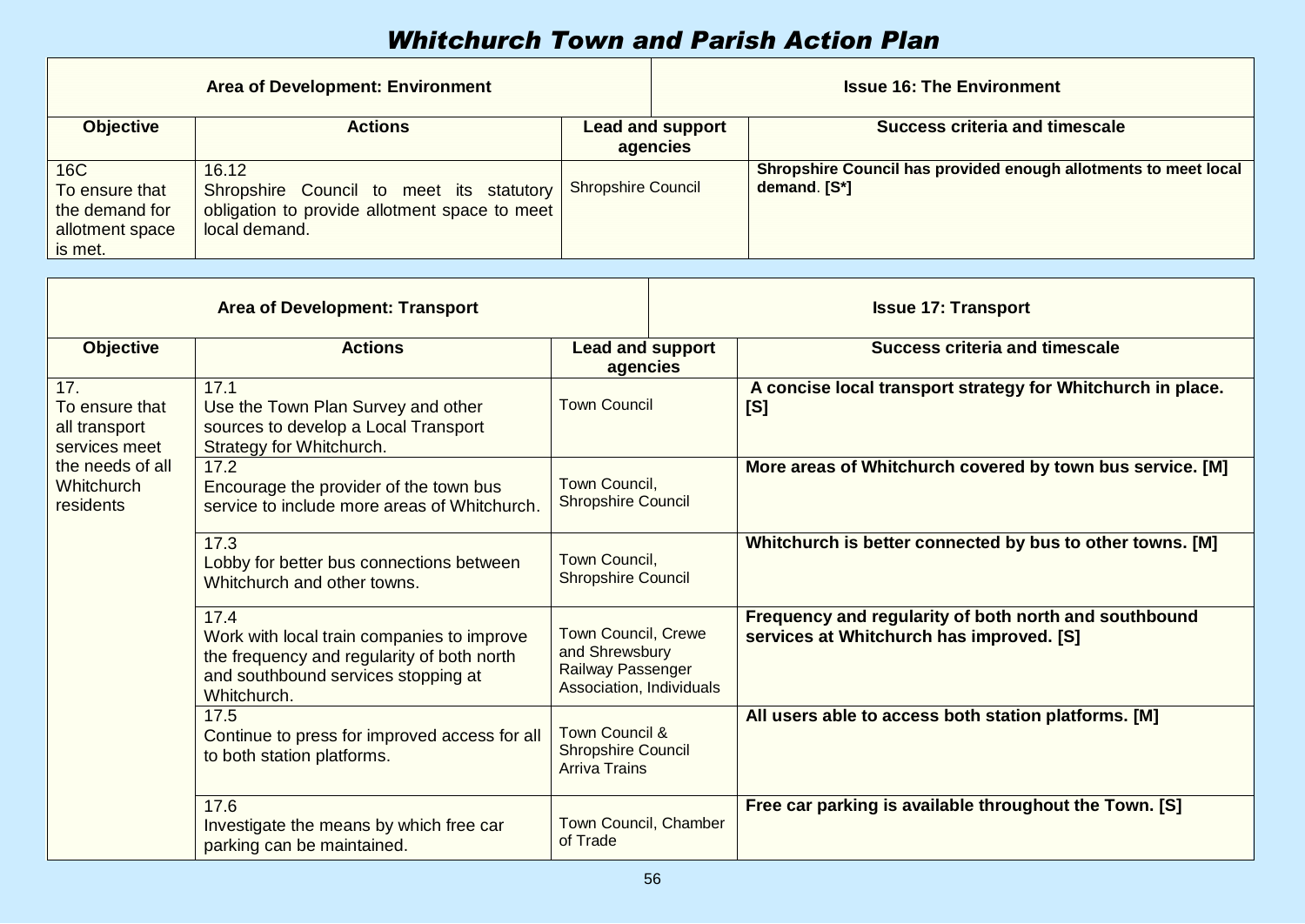| <b>Area of Development: Transport</b>                                                                       |                                                                                                                                         |                                                               | <b>Issue 17: Transport</b> |                                                                                                                                            |  |
|-------------------------------------------------------------------------------------------------------------|-----------------------------------------------------------------------------------------------------------------------------------------|---------------------------------------------------------------|----------------------------|--------------------------------------------------------------------------------------------------------------------------------------------|--|
| <b>Objective</b>                                                                                            | <b>Actions</b>                                                                                                                          | Lead and support<br>agencies                                  |                            | <b>Success criteria and timescale</b>                                                                                                      |  |
| 17.<br>To ensure that<br>all transport<br>services meet<br>the needs of all<br>Whitchurch                   | 17.7<br>Make better provision for more car parking<br>space, especially for all-day use and for<br>residents living in the Town Centre. | Town Council, Chamber<br>of Trade, Shropshire<br>Council      |                            | There is a sufficiency of car parking space to meet need<br>including provision for all day parking and for town centre<br>residents. [S*] |  |
| residents                                                                                                   | 17.8<br>Investigate the feasibility of completing a<br>circular bypass.                                                                 | <b>Shropshire Council</b>                                     |                            | Shropshire Council consulted over viability of circular<br>bypass. [S]                                                                     |  |
| 17.9<br>Identify areas throughout the Town which<br>benefit from<br>would<br>speed<br>reducing<br>measures. |                                                                                                                                         | <b>Town Council, Police</b>                                   |                            | Speed reducing measures have been introduced and reduced<br>the incidents of speeding. [S]                                                 |  |
|                                                                                                             | 17.10<br>Identify where new cycle routes could be<br>created.                                                                           | Shropshire Council,<br>SusTrans or other<br>interested groups |                            | Potential new cycle routes identified. [M]                                                                                                 |  |
|                                                                                                             | 17.11<br>Improve the quality of road and pavement<br>surfaces and the means by which defects<br>can be reported by the public.          | Town Council,<br><b>Shropshire Council</b>                    |                            | Road and pavement surfaces are in good condition. [S*]<br>Community aware of how defects can be reported. [S*]                             |  |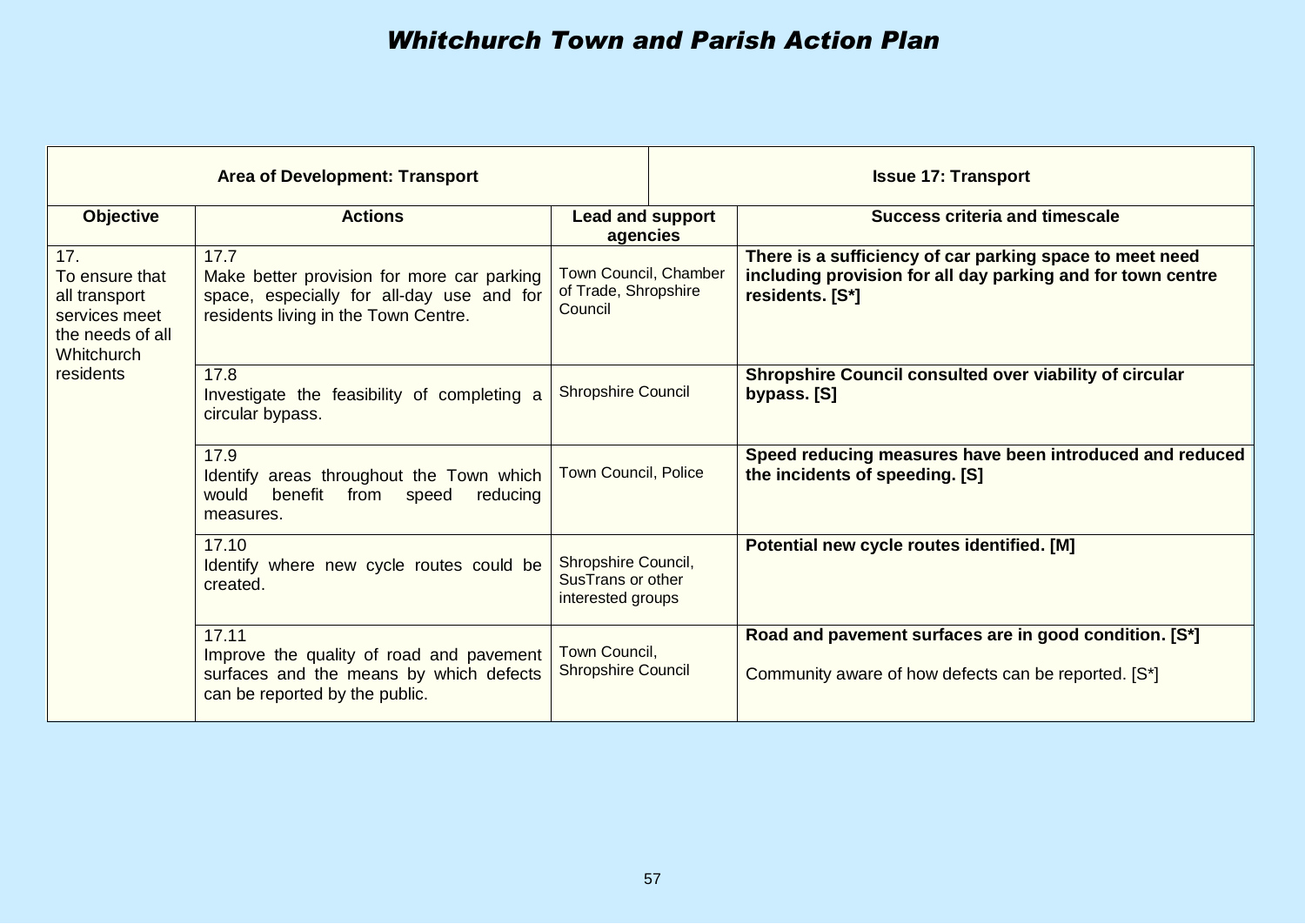| <b>Area of Development: Civic Leadership</b>                                                                        |                                                                                                                                                                                                                               |                                                  | <b>Issue 18: Civic Leadership</b> |                                                                                                                                                                                                                                                                                                                                  |
|---------------------------------------------------------------------------------------------------------------------|-------------------------------------------------------------------------------------------------------------------------------------------------------------------------------------------------------------------------------|--------------------------------------------------|-----------------------------------|----------------------------------------------------------------------------------------------------------------------------------------------------------------------------------------------------------------------------------------------------------------------------------------------------------------------------------|
| <b>Objective</b>                                                                                                    | <b>Actions</b>                                                                                                                                                                                                                | <b>Lead and support</b><br>agencies              |                                   | <b>Success criteria and timescale</b>                                                                                                                                                                                                                                                                                            |
| 18.<br>To create a<br>dynamic and<br>vibrant<br>community led<br>by a quality<br>Council with a<br>clear vision for | 18.1<br>By using the Town and Parish Plan and<br>other consultations develop a clear vision for<br>the future of Whitchurch.                                                                                                  | <b>Town Council</b>                              |                                   | The whole community is aware of the Town Council vision<br>for Whitchurch. [M]<br>a] Further community consultation and reference to other relevant<br>sources has taken place to inform the vision.<br>b] The Council has developed a series of position statements on<br>all aspects related to the development of Whitchurch. |
| the future of<br>Whitchurch.                                                                                        | 18.2<br>Set up a fund raising strategy group to<br>ensure the Vision and Town Plan for<br>Whitchurch can be successfully delivered.                                                                                           | <b>Town Council</b>                              |                                   | c] A fund raising strategy has identified and accessed resources<br>in order to successfully deliver the Vision and the Whitchurch<br>Town and Parish Plan.                                                                                                                                                                      |
|                                                                                                                     | 18.3<br>Creatively explore and develop processes<br>which allow two way consultations between<br>the Town Council, Shropshire Council and<br>the people of Whitchurch.                                                        | <b>Town Council</b><br><b>Shropshire Council</b> |                                   | The people of Whitchurch feel fully consulted by the Town<br>and Shropshire Councils.<br>Whitchurch Town and Shropshire Council use a wide variety<br>of methods to consult and listen to the views of the people of<br>Whitchurch.                                                                                              |
|                                                                                                                     | 18.4<br>Explore alternative ways of organising Town<br>Council meetings to encourage greater<br>public attendance and participation.                                                                                          | <b>Town Council</b>                              |                                   | There is increased public attendance and participation in the<br><b>Town Council meetings</b>                                                                                                                                                                                                                                    |
|                                                                                                                     | 18.5<br>Ensure that the Town Council always<br>responds to consultations about issues<br>affecting Whitchurch.                                                                                                                | <b>Town Council</b>                              |                                   | The Town Council always responds to consultations about<br>issues affecting Whitchurch.<br>A mechanism is in place to ensure that there is always a response<br>to consultations.                                                                                                                                                |
|                                                                                                                     | 18.6<br>Improve the lines of communication to the<br>public about the work of the Town Council<br>and Shropshire Council through such means<br>as the press, newsletters, website, and<br>information boards in supermarkets. | <b>Town Council</b><br><b>Shropshire Council</b> |                                   | The people of Whitchurch feel well informed about the work<br>of the Town and Shropshire Councils.<br>The Town and Shropshire Council use a wide variety of methods<br>to accurately inform the public about their work.                                                                                                         |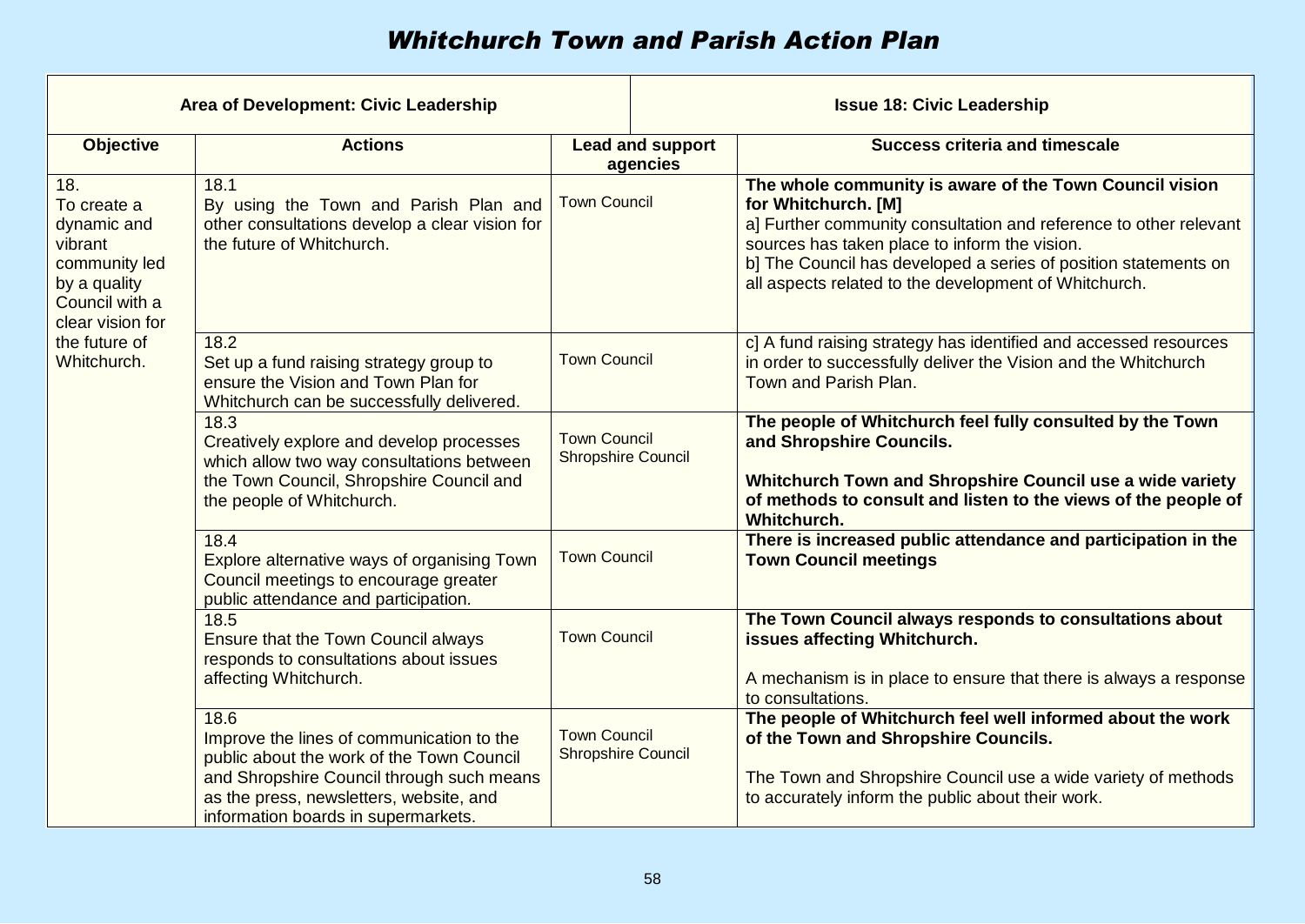| Area of Development: Civic Leadership                                                                                                       |                                                                                                                                     |                                                  |  | <b>Issue 18: Civic Leadership</b>                                                       |
|---------------------------------------------------------------------------------------------------------------------------------------------|-------------------------------------------------------------------------------------------------------------------------------------|--------------------------------------------------|--|-----------------------------------------------------------------------------------------|
| <b>Objective</b>                                                                                                                            | <b>Actions</b>                                                                                                                      | <b>Lead and support</b><br>agencies              |  | <b>Success criteria and timescale</b>                                                   |
| 18 contd.                                                                                                                                   | 18.7<br>Improve and continuously update the Town<br>Council website and link it to a website for<br>Whitchurch Shropshire. See 13.1 | <b>Town Council</b>                              |  | The Town Council website provides high quality regularly<br>updated information.        |
| To create a<br>dynamic and<br>vibrant<br>community led<br>by a quality<br>Council with a<br>clear vision for<br>the future of<br>Whitchurch | 18.8<br>Ensure that the Whitchurch and Prees Area<br>Local Joint Committee is continued, fully<br>supported and funded.             | <b>Shropshire Council</b><br><b>Town Council</b> |  | Whitchurch and Prees Area Local Joint Committee meetings<br>are taking place regularly. |

┯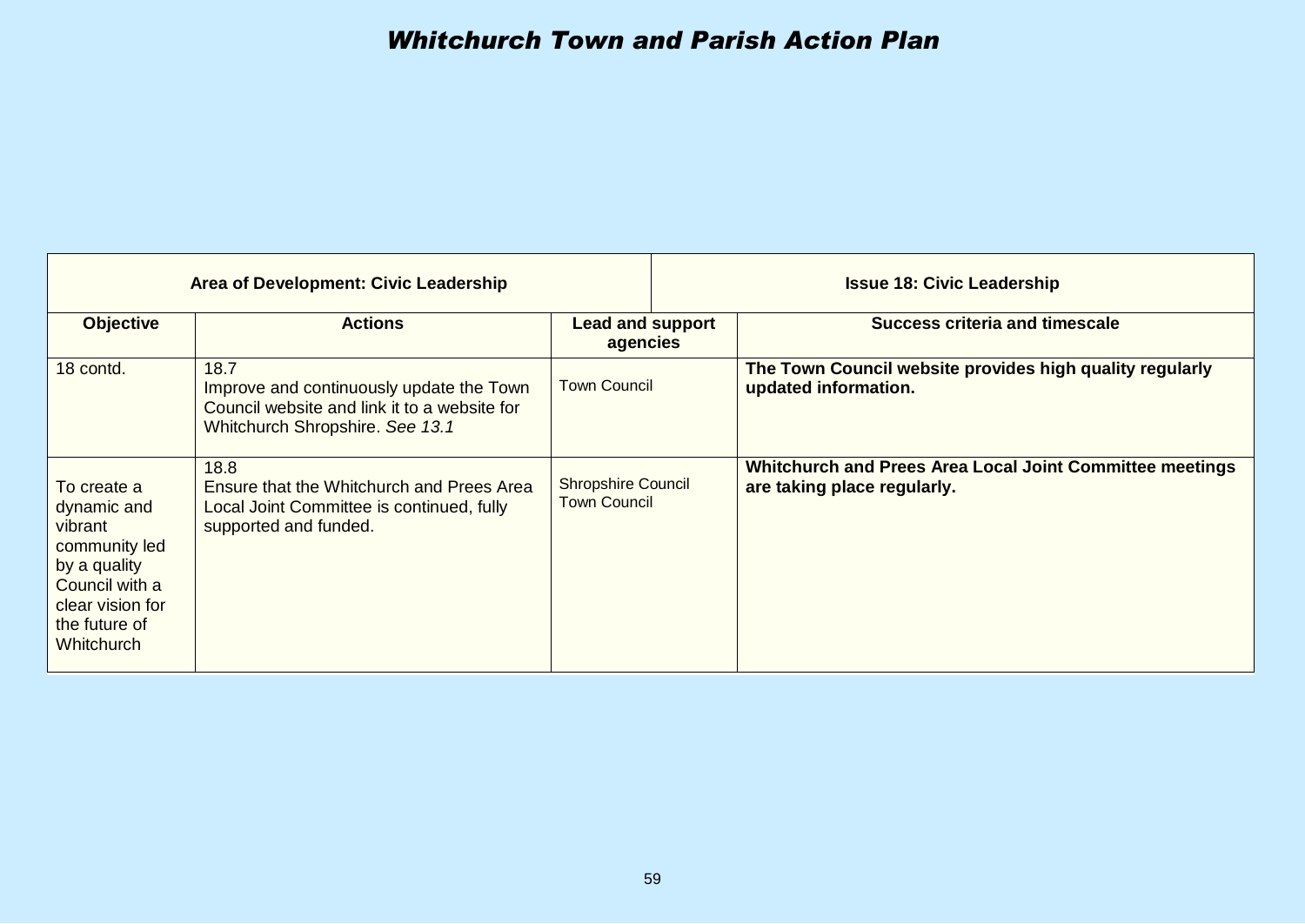#### *Reference documents and activities used in development of the Plan*

*In the development of this Plan, a wide range of documents in addition to the Survey were consulted. The main ones are itemised below. Shropshire Council*

- *Shropshire Council Business Enterprise Fund guidance notes.*  $\bullet$
- *Shropshire Council Core Plan 2010.*  $\bullet$
- *Shropshire Council Core Strategy.*   $\bullet$
- *Spotlight on the Shropshire Economy draft for consultation.*  $\bullet$
- *Shropshire Council LDF implementation plan Appendix 3 Whitchurch Draft Jan 2011.*  $\bullet$
- *Shropshire Council Market Towns revitalisation programme 2010-14.*  $\bullet$
- *Shropshire Council Parking Policy 2011.*  $\bullet$
- *Shropshire Council Strategic Housing Land Availability Assessment 2009.*  $\bullet$
- *Spotlight on Shropshire March 22nd 2010.*  $\bullet$
- *Strategy and Policy – Information Sheet Shropshire Council 19/6/2009.*   $\bullet$
- *The role of markets in business start ups. Paper produced for North Shropshire Market Towns Group by Kate Garner July 2010.*  $\bullet$
- *Planning for a Flourishing Shropshire consultation document.*  $\bullet$

#### *Community Council of Shropshire*

- *Community Led Planning Toolkit.*  $\bullet$
- *Parish Plans - Community Council of Shropshire.*  $\bullet$
- *A wide range of Town and Parish Plans from other Shropshire communities.*

#### *Other sources*

- *A wide range of Town and Parish Plans from across England.*  $\bullet$
- *Location Model Whitchurch Town centre Executive Summary - Skillsmart Retail Research Dept Feb 2010.*  $\bullet$
- *North Shropshire Partnership Project Plan Overview Shropshire Farmer's Markets*  $\bullet$
- *Report from Action for Market Towns Seminar- Attracting and retaining visitors. May 2010.*  $\bullet$
- *Shropshire Wildlife Trust - Meres and mosses HLF Landscape Partnership Scheme.*  $\bullet$
- *Survey conducted re public rights of way in Whitchurch Parish Gerald Moss. January 2010.*  $\bullet$
- *Waiting list for allotments in Whitchurch*  $\bullet$
- *Your Town Action Plan - Action for Market Towns Initiative. Developed as part of Better Welcome programme.*  $\bullet$

#### *Action for Market town seminars*

*Supported by funding from Shropshire Council, members of the Committee attended:*

- *Attracting and Retaining Visitors seminar Malton North Yorkshire 2010*  $\bullet$
- *Finding and Bidding for Project Funding Successfully seminar - Ironbridge Telford 2011* $\bullet$